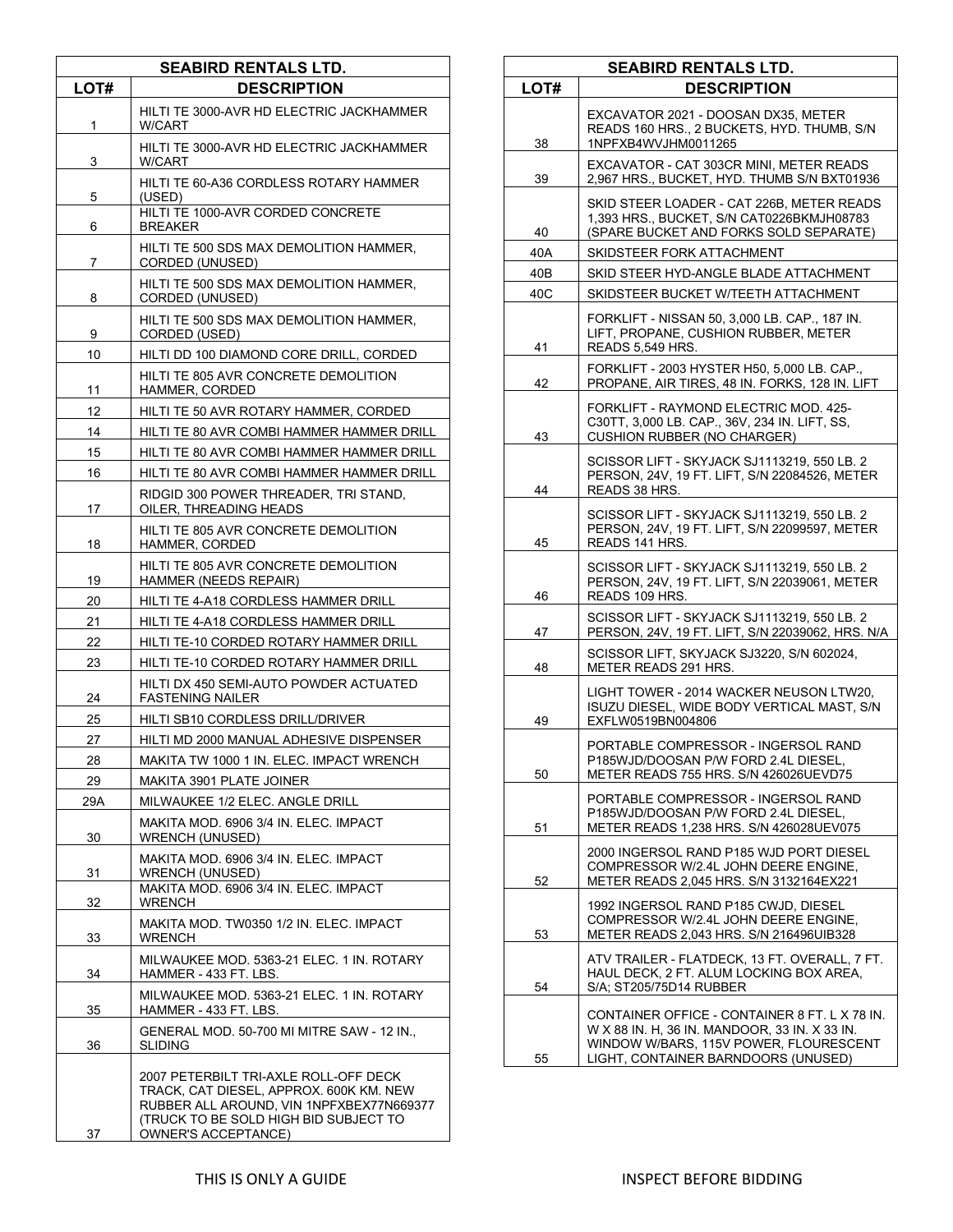| <b>SEABIRD RENTALS LTD.</b> |                                                                                                                                                                                                                                                                                                 |
|-----------------------------|-------------------------------------------------------------------------------------------------------------------------------------------------------------------------------------------------------------------------------------------------------------------------------------------------|
| LOT#                        | <b>DESCRIPTION</b>                                                                                                                                                                                                                                                                              |
| 56                          | BURNING TABLE - 2006 MESSER MOD. EM125<br>EDGEMATE CNC, PLASMA/GAS, 140 IN. W X 23 FT.<br>1 IN. TABLE SIZE S/N EM125-06-4919, BURNY 1400<br>PLUS CONTROL. HYPERTHERM POWERMAX 125<br>PLASMA UNIT (MACHINE COULD BE SUBJECT TO<br>LATE DELIVERY, TBA CLOSER TO SALE TIME)                        |
| 57                          | BURNING TABLE -2010 FASTCUT CNC<br>FABRICATOR 6 LIGHT CUT TO 1 1/2" PLATE 6 FT.<br>X 12 FT. TABLE SIZE, 115V/1PH S/N G6-612-1218-<br>36, EXHAUST FAN, VICTOR THERMAL DYNAMICS<br>ULTRA CUT 200 XT LIGHT USE (APPROX. 50 HRS.)                                                                   |
| 58                          | PLATE ROLLS - 2010 MOD. W11-10 X 4,000MM<br>(13.148 FT. WIDE X 3/8 IN. CAP, TOP ROLL 10 IN.<br>DIA., 2 BTM ROLLS 9 IN. DIA., 600V/3PH, S/N<br>1002008 (USED LESS THAN 100 HRS.) (THIS UNIT<br>IS OFFSITE AT 2141 QUEEN ST., ABBOTSFORD,<br>B.C., CONTACT KEVIN JOINER TO VIEW 604-308-<br>8040) |
| 59                          | BAND SAW - DOALL TF-14HA, W/HUD. PACK FOR<br>DRIVE MOTOR 5 HP/575V/3PH, S/N 365-78126<br>(THIS UNIT IS OFFSITE AT 2141 QUEEN ST.,<br>ABBOTSFORD, B.C. CONTACT KEVIN JOINER TO<br>VIEW 604-308-8040)                                                                                             |
| 60                          | COMPRESSOR - 2005 INGERSOL RAND 1REP50-<br>PG-125 WETDRY SCREW, 50 HP/460V/3PH, 24,657<br>METER READS, W/BUILT IN DRYER - IN SERVICE<br>@19469 92ND AVE., SURREY, B.C. CONTACT MIKE<br>604-866-9170 TO VIEW UNDER POWER)                                                                        |
| 61                          | AIR DRYER - 2005 ATLAS COPCO TYPE FD850<br>CSA/LL, 14.8 KW/3PH, WAS RUNNING AT TIME OF<br>REMOVAL FROM SERVICE. (LOCATED AT 19469<br>92ND AVE., SURREY, B.C. CONTACT MIKE 604-<br>866-9170 TO VIEW)                                                                                             |
| 62                          | COMPRESSOR - INGERSOL RAND SHOP TYPE,<br>10HP/208V/3PH.                                                                                                                                                                                                                                         |
| 63                          | DRYER - INGERSOL RAND 115V/1PH                                                                                                                                                                                                                                                                  |
| 64                          | 360 DEGREE JIB BOOM, 17 FT. ARM                                                                                                                                                                                                                                                                 |
| 65                          | ELEC. CHAIN HOIST - JET 1 TON 208V/3PH                                                                                                                                                                                                                                                          |
| 66                          | JIB BOOM - 180 DEGREE, 18 FT. ARM                                                                                                                                                                                                                                                               |
| 67                          | PAINT STATION HOIST RAIL SYSTEM W/JET 1<br>TON ELEC. CHAIN HOIST, 115/230/1PH                                                                                                                                                                                                                   |
| 68                          | WACKER NEUSON DPU55 VIBRATORY WALK<br>BEHIND COMPACTOR, P/W HATZ DIESEL                                                                                                                                                                                                                         |
| 69                          | WACKER DPU 5045H VIBRATORY WALK BEHIND<br>COMPACTOR, P/W HATZ DIESEL                                                                                                                                                                                                                            |
| 70                          | WACKER DPU 5045H VIBRATORY WALK BEHIND<br>COMPACTOR, P/W HATZ DIESEL                                                                                                                                                                                                                            |
| 71                          | WACKER DPU 5045H VIBRATORY WALK BEHIND<br>COMPACTOR, P/W HATZ DIESEL                                                                                                                                                                                                                            |
| 72                          | WACKER DPU 5045H VIBRATORY WALK BEHIND<br>COMPACTOR, P/W HATZ DIESEL                                                                                                                                                                                                                            |
| 73                          | WACKER DPU 5045H VIBRATORY WALK BEHIND<br>COMPACTOR, P/W HATZ DIESEL                                                                                                                                                                                                                            |
| 74                          | 2009 DYNAPAC LG200 VIBRATORY WALK BEHIND<br>COMPACTOR P/W HONDA GX200 GAS ENGINE<br>S/N 32007574                                                                                                                                                                                                |
| 75                          | 2009 DYNAPAC LG200 VIBRATORY WALK BEHIND<br>COMPACTOR P/W HONDA GX200 GAS ENGINE<br>S/N 32007573                                                                                                                                                                                                |
|                             |                                                                                                                                                                                                                                                                                                 |

| <b>SEABIRD RENTALS LTD.</b> |                                                                                     |
|-----------------------------|-------------------------------------------------------------------------------------|
| LOT#                        | <b>DESCRIPTION</b>                                                                  |
| 76                          | M-B-W GP5500 VIBRATORY COMPACTOR S/N<br>5502651 P/W HONDA 9.0 GAS ENGINE            |
| 77                          | M-B-W GP5500 VIBRATORY COMPACTOR S/N<br>5503071 P/W HONDA 9.0 GAS ENGINE            |
| 78                          | M-B-W GP5500 VIBRATORY COMPACTOR S/N N/A<br>P/W HONDA 9.0 GAS ENGINE                |
| 79                          | M-B-W AP/GP2000 VIBRATORY COMPACTOR S/N<br>2072143 P/W HONDA GX160                  |
| 80                          | M-B-W AP/GP2000 VIBRATORY COMPACTOR S/N<br>2061898 P/W HONDA GX160                  |
| 81                          | M-B-W AP/GP2000 VIBRATORY COMPACTOR S/N<br>2062328 P/W HONDA GX160                  |
| 82                          | M-B-W 1400 VIBRATORY COMPACTOR S/N<br>1230660 P/W HONDA GX120                       |
| 83                          | M-B-W 1400 VIBRATORY COMPACTOR S/N<br>1230667 P/W HONDA GX120                       |
| 84                          | M-B-W 1400 VIBRATORY COMPACTOR S/N<br>1230567 P/W HONDA GX120                       |
| 85                          | TEREX/BARTELL B1824 - L VIBRATORY<br><b>COMPACTOR P/W HONDA ENGINE</b>              |
| 86                          | TEREX/BARTELL B1824 - L VIBRATORY<br><b>COMPACTOR P/W HONDA ENGINE</b>              |
| 87                          | TEREX/BARTELL B1824 - L VIBRATORY<br>COMPACTOR P/W HONDA ENGINE                     |
| 88                          | TEREX/BARTELL B1824 - L VIBRATORY<br><b>COMPACTOR P/W HONDA ENGINE</b>              |
| 89                          | TEREX/BARTELL B1824 - L VIBRATORY<br><b>COMPACTOR P/W HONDA ENGINE</b>              |
| 90                          | M-B-W GP12 VIBRATORY COMPACTOR S/N<br>1121258 P/W HONDA GX120 (UNUSED)              |
| 91                          | M-B-W GP12 VIBRATORY COMPACTOR S/N<br>1121201 P/W HONDA GX120                       |
| 92                          | M-B-W GP12 VIBRATORY COMPACTOR S/N<br>1121150 P/W HONDA GX120                       |
| 93                          | M-B-W R480H/R481H VIBRATORY COMPACTOR<br>S/N 4850067 P/W HONDA GX100, 3.0           |
| 94                          | M-B-W R420HC VIBRATORY COMPACTOR S/N<br>4271255 P/W HONDA GX100, 3.0                |
| 95                          | POWERJET PORTABLE PRESSURE WASHER P/W<br>HONDA GX340, 11.0, HOSE AND WAND           |
| 96                          | POWERJET PORTABLE PRESSURE WASHER P/W<br>HONDA GX340, 11.0, HOSE AND WAND           |
| 97                          | POWERJET PORTABLE PRESSURE WASHER P/W<br>HONDA GX340, 11.0, HOSE AND WAND           |
| 98                          | POWERJET PORTABLE PRESSURE WASHER P/W<br>HONDA GX390, HOSE AND WAND                 |
| 99                          | POWERJET PORTABLE PRESSURE WASHER P/W<br>HONDA GX390, HOSE AND WAND                 |
| 100                         | POWERJET PORTABLE PRESSURE WASHER HST-<br>9-550 P/W HONDA GX160, 5.5, HOSE AND WAND |
| 101                         | POWERJET PORTABLE PRESSURE WASHER PJG<br>2501 - 6.5 P/W HONDA GX200, HOSE AND WAND  |
| 102                         | POWERJET PORTABLE PRESSURE WASHER PJG<br>2001 P/W HONDA GX160, 5.5 HOSE AND WAND    |
| 103                         | POWERJET PORTABLE PRESSURE WASHER PJG<br>2501 - 6.5 P/W HONDA GX200, HOSE AND WAND  |
| 104                         | POWERJET PORTABLE PRESSURE WASHER PJG<br>2501 - 6.5 P/W HONDA GX200, HOSE AND WAND  |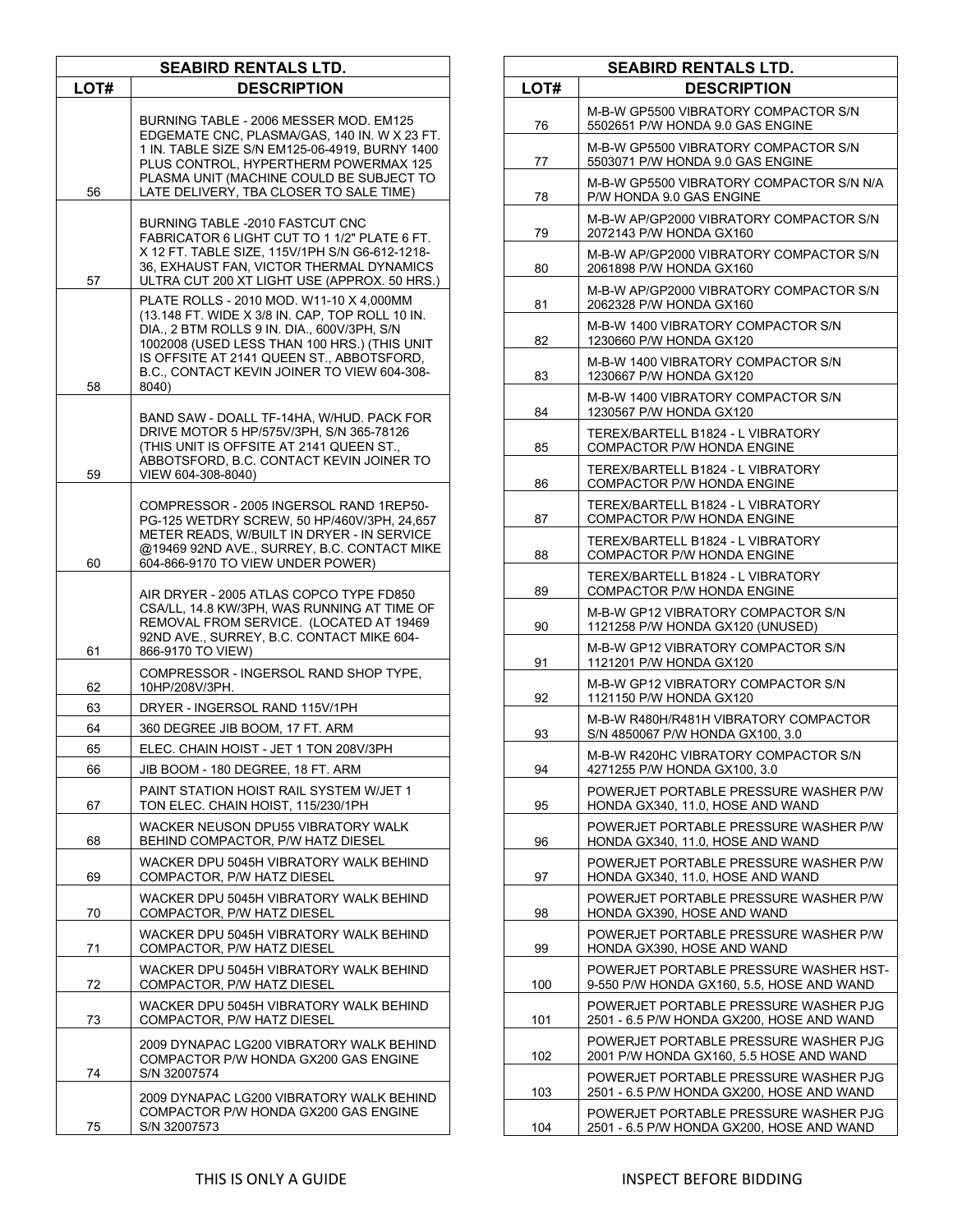| <b>SEABIRD RENTALS LTD.</b> |                                                                                           |
|-----------------------------|-------------------------------------------------------------------------------------------|
| LOT#                        | <b>DESCRIPTION</b>                                                                        |
| 105                         | POWERJET PORTABLE PRESSURE WASHER PJG<br>2001 P/W HONDA GX160, 5.5 HOSE AND WAND          |
| 106                         | POWERJET PORTABLE PRESSURE WASHER 4 -<br>2000 P/W HONDA GX160, 5.5 HOSE AND WAND          |
| 106A                        | NEW PRESSURE WASH HOSE, WAND, GUNS.<br>(USED WAND)                                        |
| 107                         | HOMELITE RDPX PORTABLE TRASH PUMP, 3 IN.,<br>P/W HONDA 3.5                                |
| 108                         | HONDA 5.5 POWERED PORTABLE TRASH PUMP,<br>2 IN.                                           |
| 109                         | HONDA 5.5 POWERED PORTABLE TRASH PUMP,<br>2 IN.                                           |
| 110                         | HONDA 5.5 POWERED PORTABLE TRASH PUMP,<br>2 IN.                                           |
| 111                         | HONDA GX160 POWERED PORTABLE PUMP<br>TSURUMI MOD. THP-4070HA, 1 1/2 IN., 103<br>GAL /MIN. |
| 112                         | PORTABLE TRASH PUMP - WACKER PT3 P/W<br><b>HONDA GX240</b>                                |
| 113                         | PORTABLE TRASH PUMP - WACKER PT2 P/W<br>HONDA GX160                                       |
| 114                         | PORTABLE TRASH PUMP - WACKER PT2 P/W<br>HONDA GX160                                       |
| 115                         | PORTABLE TRASH PUMP - WACKER PT2 P/W<br>HONDA GX160                                       |
| 116                         | BOX OF ASSORTED HONDA AIR FILTERS                                                         |
| 117                         | <b>BOX OF ASSORTED STIHL PARTS</b>                                                        |
| 118                         | 2 BOX OF PUMP HOSE STRAINERS ETC.                                                         |
| 119                         | WOOD BOX OF ASSORTED PUMP HOSE<br>STRAINERS, HOSE FITTINGS                                |
| 120                         | LOT OF STIHL 16 IN. CHAIN SAW BARS, HEDGE<br><b>TRIMMER BLADES</b>                        |
| 121                         | GROUND HOG TRENCHER MOD. T4 P/W HONDA<br>GX160                                            |
| 122                         | 4 REELS OF AIR HOSE                                                                       |
| 123                         | 4 REELS OF AIR HOSE                                                                       |
| 124                         | 4 REELS OF AIR HOSE                                                                       |
| 125                         | 4 REELS OF AIR HOSE                                                                       |
| 126                         | 5 REELS OF AIR HOSE, SMALL ROLL OF AIR<br>HOSE                                            |
| 127                         | MILLER BLUE STAR 6,000 PORTABLE GAS<br>GENSET/WELDER W/HONDA GX390, 13.0                  |
| 128                         | MAKITA G2800I INVERTER GENERATOR P/W<br>ROBIN GAS ENGINE                                  |
| 129                         | YAMAHA EF7200P PORTABLE GENERATOR P/W<br>YAMAHA GAS ENGINE                                |
| 130                         | YAMAHA EF7200P PORTABLE GENERATOR P/W<br>YAMAHA GAS ENGINE                                |
| 131                         | YAMAHA EF7200P PORTABLE GENERATOR P/W<br>YAMAHA GAS ENGINE (BROKEN WHEEL)                 |
| 132                         | YAMAHA EF5500P PORTABLE GENERATOR P/W<br>YAMAHA GAS ENGINE                                |
| 132A                        | YAMAHA EF5500P PORTABLE GENERATOR P/W<br>YAMAHA GAS ENGINE                                |
| 133                         | PORTABLE COMPRESSOR - EMGLO P/W HONDA<br>GX160, 5.5                                       |

| <b>SEABIRD RENTALS LTD.</b> |                                                                                                        |
|-----------------------------|--------------------------------------------------------------------------------------------------------|
| LOT#                        | <b>DESCRIPTION</b>                                                                                     |
| 134                         | PORTABLE COMPRESSOR - EMGLO P/W HONDA<br>GX200, 6.5                                                    |
| 135                         | PORTABLE COMPRESSOR - EMGLO P/W HONDA<br>GX200, 6.5                                                    |
| 136                         | PORTABLE COMPRESSOR - EMGLO P/W 1<br>1/2HP/115V/1PH ELEC. MOTOR                                        |
| 137                         | PORTABLE COMPRESSOR - EMGLO P/W 1<br>1/2HP/115V/1PH ELEC. MOTOR                                        |
| 138                         | BLUEBIRD LAWN AERATOR P/W HONDA 4.0 HP                                                                 |
| 139                         | BLUEBIRD LAWN AERATOR P/W HONDA 4.0 HP                                                                 |
| 140                         | BLUEBIRD C18 POWER RAKE P/W HONDA 5.5                                                                  |
| 141                         | BLUEBIRD F-20B POWER RAKE P/W HONDA 5.5                                                                |
| 142                         | BLUEBIRD F-20B POWER RAKE P/W HONDA 5.5                                                                |
| 143                         | HONDA FG110CT ROTOTILLER P/W HONDA GX25<br><b>GAS ENGINE</b>                                           |
| 143A                        | GREENLEAF FERTILIZER SPREADER                                                                          |
| 144                         | UNIQUIP HYD. LOG SPLITTER ON S/A TRAILER<br>P/W HONDA 5.5 GAS ENGINE                                   |
| 145                         | LANDA HOT2-11021D STEAM CLEANER, 1.000 PSI.<br>115V/1PH, FIRED BY WAYNE EHASR OIL BURNER<br>(KEROSENE) |
| 146                         | DRIEASE TURBO DRYER SONTANA SX                                                                         |
| 147                         | DRIEASE TURBO DRYER SONTANA SX                                                                         |
| 148                         | DRIEASE TURBO DRYER SONTANA SX                                                                         |
| 149                         | DRIEASE TURBO DRYER SONTANA SX                                                                         |
| 150                         | DRIEASE TURBO DRYER SONTANA SX                                                                         |
| 151                         | DRIEASE TURBO DRYER SONTANA SX                                                                         |
| 152                         | DRIEASE TURBO DRYER SONTANA SX                                                                         |
| 153                         | DRIEASE TURBO DRYER SONTANA SX                                                                         |
|                             |                                                                                                        |
| 154                         | DRIEASE TURBO DRYER SONTANA SX                                                                         |
| 155                         | DRIEASE TURBO DRYER SONTANA SX                                                                         |
| 156                         | DRIEASE TURBO DRYER SONTANA SX                                                                         |
| 157                         | DRIEASE TURBO DRYER SONTANA SX                                                                         |
| 158                         | OPEN                                                                                                   |
| 159                         | SURE FLAME 1/2 HP/1PH AIR MOVING FAN                                                                   |
| 160                         | KEYMAR PORTABLE KEROSENE HEATER MOD.<br>RM-1270, 3,400W/HR., 11,600 TU/HR.                             |
| 161                         | KEYMAR PORTABLE KEROSENE HEATER MOD.<br>RM-1270, 3,400W/HR., 11,600 TU/HR.                             |
| 162                         | KEYMAR PORTABLE KEROSENE HEATER MOD.<br>RM-1270, 3,400W/HR., 11,600 TU/HR.                             |
| 163                         | 6 REELS OF AIR HOSE                                                                                    |
| 164                         | 6 REELS OF AIR HOSE                                                                                    |
| 165                         | LOT OF YELLOW AND BLACK AIR HOSE                                                                       |
| 165A                        | 3 REELS OF NYLON ROPE                                                                                  |
| 166                         | BLUEBIRD MOD. B124 AERATOR P/W HONDA 4.0<br><b>GAS ENGINE</b>                                          |
| 167                         | MK WACK BEHIND CONCRETE SAW P/W HONDA<br>GX390 GAS ENGINE                                              |
| 168                         | 3 COILS OF HD WATER HOSE                                                                               |
| 169                         | 3 COILS OF HD WATER HOSE                                                                               |
| 170                         | 3 COILS OF HD WATER HOSE                                                                               |

 $\Gamma$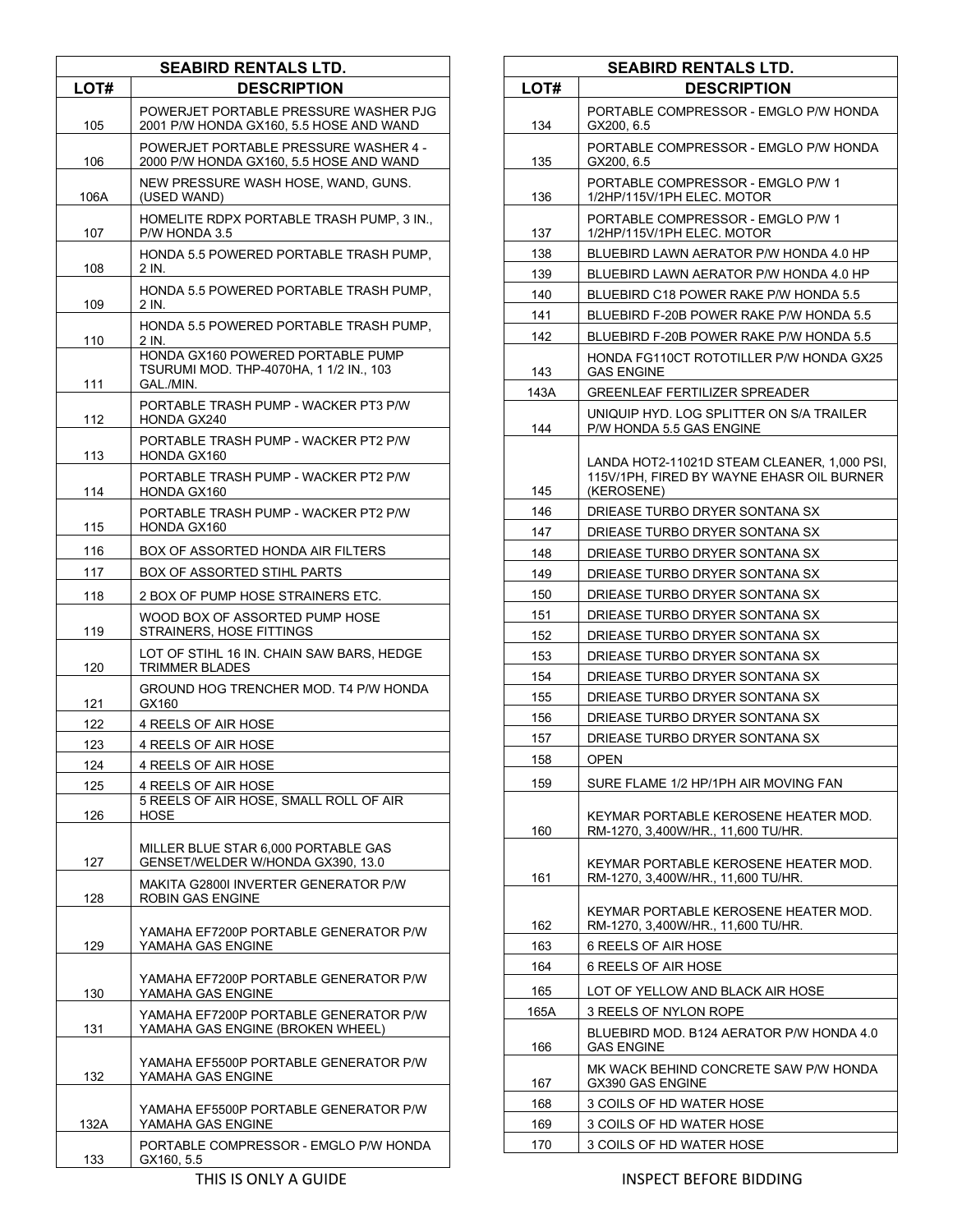| <b>SEABIRD RENTALS LTD.</b> |                                                                                                                                                                                    |
|-----------------------------|------------------------------------------------------------------------------------------------------------------------------------------------------------------------------------|
| LOT#                        | <b>DESCRIPTION</b>                                                                                                                                                                 |
| 171                         | 2 COILS OF HD WATER HOSE                                                                                                                                                           |
| 172                         | 5 COILS OF AIR HOSE                                                                                                                                                                |
| 173                         | LOT OF AIR HOSE                                                                                                                                                                    |
| 174                         | CLARKE AMERICAN B-2 2 SPEED FLOOR EDGER                                                                                                                                            |
| 175                         | CLARKE SUPER - 7R FLOOR EDGER                                                                                                                                                      |
| 176                         | CLARKE SUPER - 7R FLOOR EDGER                                                                                                                                                      |
| 177                         | (4) 50 FT. LENGTH OF 1 1/2 IN. FIRE HOSE                                                                                                                                           |
| 178                         | (4) 50 FT. LENGTH OF 1 1/2 IN. FIRE HOSE                                                                                                                                           |
| 179                         | HONDA GX240 GAS ENGINE                                                                                                                                                             |
| 180                         | HONDA 5.5 GAS ENGINE                                                                                                                                                               |
| 181                         | HONDA 5.5 GAS ENGINE                                                                                                                                                               |
| 182                         | HONDA 4.0 GAS ENGINE                                                                                                                                                               |
| 183                         | LINCOLN SP-125 PLUS WELDER, 115V/1PH,<br>W/LEADS                                                                                                                                   |
| 184                         | LOT OF WELDING LEADS                                                                                                                                                               |
| 185                         | LOT OF WELDING LEADS                                                                                                                                                               |
| 186                         | LOT OF WELDING LEADS                                                                                                                                                               |
| 187                         | ROLL OF 0622 HD AIR HOSE (UNUSED)                                                                                                                                                  |
| 188                         | 4 HONDA GAS TANKS, PRESSURE WASH PUMP                                                                                                                                              |
| 189                         | HONDA 5.5 GAS ENGINE                                                                                                                                                               |
| 190                         | 3 BOXES OF ASSORTED FILTERS                                                                                                                                                        |
| 191                         | DURATECH SURVEY TRIPOD                                                                                                                                                             |
| 192                         | DURATECH SURVEY TRIPOD                                                                                                                                                             |
| 193                         | DURATECH SURVEY TRIPOD                                                                                                                                                             |
| 194                         | NIKON SURVEY TRIPOD                                                                                                                                                                |
| 195                         | NIKON SURVEY TRIPOD                                                                                                                                                                |
| 196                         | DAVID WHITE SURVEY TRIPOD                                                                                                                                                          |
| 197                         | <b>BOX OF ASSORTED PARTS</b>                                                                                                                                                       |
| 198                         | <b>2 ELECTRIC FANS</b>                                                                                                                                                             |
| 199                         | RUBI DU-200 EVO TILE SAW W/8 IN. BLADE                                                                                                                                             |
| 200                         | RIDGID CHAIN VISE                                                                                                                                                                  |
| 201                         | 3 TUBULAR FURNITURE DOLLIES                                                                                                                                                        |
| 202                         | 3 TUBULAR FURNITURE DOLLIES                                                                                                                                                        |
| 203                         | 3 TUBULAR FURNITURE DOLLIES                                                                                                                                                        |
| 204                         | GREENLEE CONSTRUCTION TOOL BOX                                                                                                                                                     |
| 205                         | 2 ROLLS OF AIR HOSE                                                                                                                                                                |
| 206                         | POWER BARROW P/W GXV 160 HONDA ENGINE                                                                                                                                              |
| 207                         | GROUND HOG HD99 EARTHDRILL P/W HONDA<br>GX270 GAS ENGINE                                                                                                                           |
| 208                         | <b>GRACO EM 390 PORTABLE AIRLESS PAINT</b><br>SPRAYER. SPARE NEW HOSE                                                                                                              |
| 209                         | <b>GRACO EM 390 PORTABLE AIRLESS PAINT</b><br>SPRAYER, SPARE NEW HOSE                                                                                                              |
| 210                         | SURE FLAME 1/2HP/115/1PH. AIR MOVING FAN                                                                                                                                           |
| 211                         | SURE FLAME 1/2HP/115/1PH. AIR MOVING FAN                                                                                                                                           |
| 212                         | SURE FLAME 1/2HP/115/1PH. AIR MOVING FAN                                                                                                                                           |
| 213                         | STONE CHAMPIONS 25 CMP CEMENT MIXER<br>YIELDS 1 1/2 CU. FT. OF CONCRETE, 115V/1PH<br>(UNUSED)<br>STONE CHAMPIONS 25 CMP CEMENT MIXER<br>YIELDS 1 1/2 CU. FT. OF CONCRETE, 115V/1PH |
| 214                         | (UNUSED)                                                                                                                                                                           |
| 214A                        | MANUAL PORTABLE MASONERY CUTTER                                                                                                                                                    |

| <b>SEABIRD RENTALS LTD.</b> |                                                                                         |
|-----------------------------|-----------------------------------------------------------------------------------------|
| LOT#                        | <b>DESCRIPTION</b>                                                                      |
| 214B                        | PRO CUT TILE SAW W/3 X STANDS.<br>115V/1PH/1.5HP                                        |
| 215                         | MK BRICK SAW, 115V/1PH, 14 IN.                                                          |
| 216                         | MK BRICK SAW, 115V/1PH, 14 IN.                                                          |
| 217                         | MK BRICK SAW, 115V/1PH, 14 IN.                                                          |
| 218                         | PATRON E6 MOVABLE AIR HEATER, 240V/1PH,<br>6,000 WATT                                   |
| 219                         | PATRON E6 MOVABLE AIR HEATER, 240V/1PH.<br>6.000 WATT                                   |
| 220                         | PATRON E6 MOVABLE AIR HEATER, 240V/1PH,<br>6,000 WATT                                   |
| 221                         | PATRON E9 MOVABLE AIR HEATER, 240V/1PH,<br>9,000 WATT                                   |
| 222                         | PATRON E9 MOVABLE AIR HEATER, 240V/1PH,<br>9,000 WATT                                   |
| 223                         | PATRON E9 MOVABLE AIR HEATER, 240V/1PH,<br>9,000 WATT                                   |
| 224                         | PATRON E9 MOVABLE AIR HEATER, 240V/1PH,<br>9,000 WATT                                   |
| 225                         | PATRON E9 MOVABLE AIR HEATER, 240V/1PH,<br>9,000 WATT                                   |
| 226                         | PATRON E9 MOVABLE AIR HEATER, 240V/1PH,<br>9,000 WATT                                   |
| 227                         | PATRON E9 MOVABLE AIR HEATER, 240V/1PH,<br>9,000 WATT                                   |
| 228                         | PATRON E9 MOVABLE AIR HEATER, 240V/1PH,<br>9,000 WATT                                   |
| 229                         | PATRON 10T CONSTRUCTION HEATER, 120V/1PH                                                |
| 230                         | PATRON 10T CONSTRUCTION HEATER, 120V/1PH                                                |
| 231                         | L.B. WHITE PREMIER TS170 TENT HEATER.<br>PROPANE, 115V/1PH, MAX. OUTPUT 49.83 KW        |
| 232                         | <b>L.B. WHITE PREMIER TS170 TENT HEATER.</b><br>PROPANE, 115V/1PH, MAX. OUTPUT 49.83 KW |
| 233                         | L.B. WHITE PREMIER TS080, MAX. INPUT 80,000<br>BTU/HR/23.4 KW, PROPANE                  |
| 234                         | L.B. WHITE PREMIER TS080, MAX. INPUT 80,000<br>BTU/HR/23.4 KW, PROPANE                  |
| 235                         | L.B. WHITE PREMIER TS080, MAX. INPUT 80,000<br>BTU/HR/23.4 KW, PROPANE                  |
| 236                         | L.B. WHITE PREMIER TS080, MAX. INPUT 80,000<br>BTU/HR/23.4 KW, PROPANE                  |
| 237                         | L.B. WHITE PREMIER TS080, MAX. INPUT 80,000<br>BTU/HR/23.4 KW, PROPANE                  |
| 238                         | L.B. WHITE PREMIER TS080, MAX. INPUT 80,000<br>BTU/HR/23.4 KW, PROPANE                  |
| 239                         | L.B. WHITE PREMIER TS080, MAX. INPUT 80,000<br>BTU/HR/23.4 KW, PROPANE                  |
| 240                         | L.B. WHITE PREMIER TS080, MAX. INPUT 80,000<br>BTU/HR/23.4 KW, PROPANE                  |
| 241                         | L.B. WHITE PREMIER TS080, MAX. INPUT 80,000<br>BTU/HR/23.4 KW, PROPANE                  |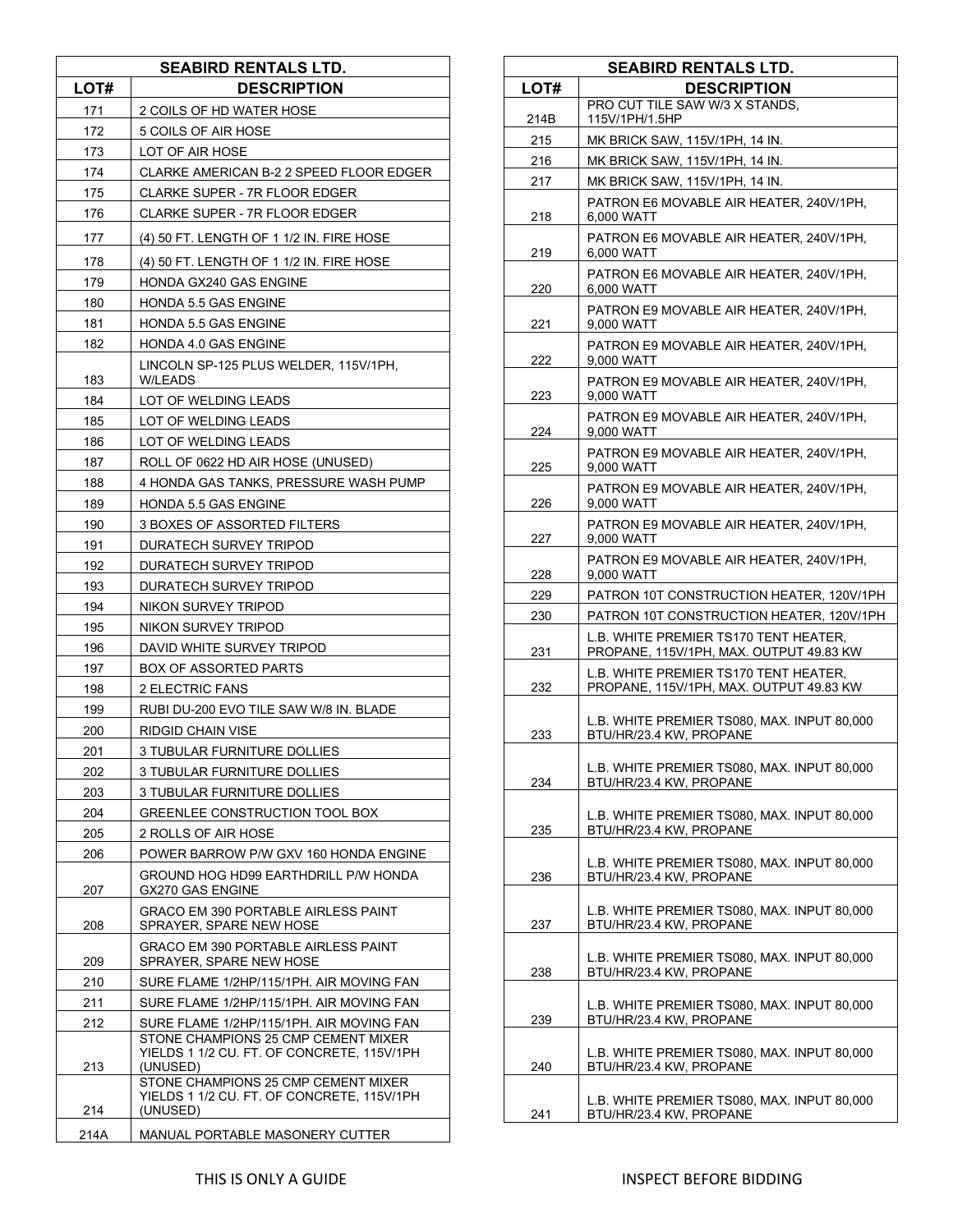| <b>SEABIRD RENTALS LTD.</b> |                                                                                         |
|-----------------------------|-----------------------------------------------------------------------------------------|
| LOT#                        | <b>DESCRIPTION</b>                                                                      |
|                             |                                                                                         |
| 242                         | L.B. WHITE PREMIER TS080, MAX. INPUT 80,000<br>BTU/HR/23.4 KW, PROPANE                  |
| 243                         | ELEC. HEATER/1PH                                                                        |
| 244                         | ELEC. HEATER/1PH                                                                        |
| 245                         | LANDA HAT SERIES STEAM CLEANER W/WAYNE<br>KEROSENE BURNER MOD. MSR-LA, 115V/1PH         |
| 246                         | LEMMER CX-20 TURBINE 2 GAL. PAINT POT PAINT<br>SPRAY SYSTEM                             |
| 247                         | PORT GAS PUMP (AS-IS)                                                                   |
| 248                         | MCLANE GAS POWERED REEL MOWER                                                           |
| 249                         | PORT COMPRESSOR TANK                                                                    |
| 250                         | DEVILBISS SHOP COMPRESSOR.<br>15HP/230/460/3PH (WAS OPERATING AT TIME OF<br>DISCONNECT) |
| 251                         | ATLAS COPCO RH 571 5 JACK HAMMER W/HOSE                                                 |
| 252                         | CLARKE ORBITAL FLOOR SANDER MOD. OBS-18<br>W/VAC HEAD                                   |
| 253                         | POWER FLIGHT FLOOR BURNISHER                                                            |
| 254                         | CLARKE OBS-18 ORBITAL FLOOR SANDER                                                      |
|                             |                                                                                         |
| 255                         | CLARKE OBS-18 ORBITAL FLOOR SANDER                                                      |
| 256                         | CLARKE OBS-18 ORBITAL FLOOR SANDER                                                      |
| 257                         | CLARKE OBS-18DC ORBITAL FLOOR SANDER                                                    |
| 258                         | DRIEAZ LGR 7,000 XII DEHUMIDIFIER                                                       |
| 259                         | DRIEAZ LGR 7,000 XII DEHUMIDIFIER                                                       |
| 260                         | DRIEAZ DRIZAIR 1,200 DEHUMIDIFIER                                                       |
| 261                         | DRIEAZ DRIZAIR 1,200 DEHUMIDIFIER                                                       |
| 262                         | DRIEAZ DRIZAIR 1,200 DEHUMIDIFIER                                                       |
| 263                         | DRIEAZ DRIZAIR 1,200 DEHUMIDIFIER                                                       |
| 264                         | DRIEAZ DRIZAIR 1,200 DEHUMIDIFIER                                                       |
| 265                         | DRIEAZ DRIZAIR 1,200 DEHUMIDIFIER                                                       |
| 266                         | BOX OF HUMATIC HEPAFLOW NVM-4BH VACUUM<br><b>BAGS</b>                                   |
| 267                         | <b>OPEN</b>                                                                             |
| 268                         | 2 ROLLS OF 2 1/2 IN. PUMP HOSE W/FITTINGS.<br><b>FILTERS</b>                            |
| 269                         | 2 ROLLS OF 2 1/2 IN. PUMP HOSE W/FITTINGS,<br><b>FILTERS</b>                            |
| 270                         | 2 ROLLS OF 2 IN. PUMP HOSE W/FITTINGS.<br><b>FILTERS</b>                                |
| 271                         | 2 ROLLS OF 2 1/2 IN. PUMP HOSE W/FITTINGS.<br><b>FILTERS</b>                            |
| 272                         | ROLL OF 3 IN. FIRE HOSE                                                                 |
| 273                         | NACECARE WVD900-2 SHOP VAC W/HOSE.<br>FLOOR WAND, CREVICE AND UTILITY TOOL              |
| 274                         | NACECARE WVD900-2 SHOP VAC W/HOSE,<br>FLOOR WAND, CREVICE AND UTILITY TOOL              |
| 275                         | NACECARE WVD900-2 SHOP VAC W/HOSE,<br>FLOOR WAND, CREVICE AND UTILITY TOOL              |
| 276                         | HILTI VC-150-10X SHOP VAC W/HOSE, FLOOR<br>WAND, CREVICE AND UTILITY TOOL               |
| 277                         | SHOP-VAC WET/DRY VACUUM, SUPER QUIET                                                    |
| 278                         | SHOP-VAC WET/DRY VACUUM, SUPER QUIET                                                    |
| 278A                        | LOT OF VACUUM CLEANER HOSE, WANDS AND<br>BAGS                                           |

| <b>SEABIRD RENTALS LTD.</b> |                                                                                                                                            |
|-----------------------------|--------------------------------------------------------------------------------------------------------------------------------------------|
| LOT#                        | <b>DESCRIPTION</b>                                                                                                                         |
| 278B                        | LOT OF VACUUM CLEANER ACCESSORIES,<br>FLOOR MACHINE HANDLE AND ELEC. CORD                                                                  |
| 279                         | 2 ROLLS OF GREENFLEX 3 IN. PUMP HOSE<br>W/FITTINGS, FILTERS                                                                                |
| 280                         | 2 ROLLS OF 3 IN. FLEX PUMP HOSE W/FITTINGS,<br>1 ROLL 2 1/2 IN.                                                                            |
| 281                         | PALLET RACKING - (5) 18 FT. UPRIGHTS                                                                                                       |
| 282                         | APPROX. (39) ORANGE 8 FT. CROSS BEAMS, (11)<br>GREEN 7 1/2 FT. CROSS BEAMS                                                                 |
| 283                         | APPROX. (250) 2 IN. X 10 IN. X 42.5" PALLET RACK<br><b>WOOD SHELF PIECES</b>                                                               |
| 284                         | SAND BLAST POT W/AIR HOSE AND FITTINGS                                                                                                     |
| 285                         | GO CRUISER ELEC. BIKE/FOLDING - AS NEW.<br>COMPLETE WITH MANUALS & CHARGERS. COST<br>TODAY \$1499 US DOLLAR (APPROX. \$1900).<br>W/CHARGER |
| 286                         | GO CRUISER ELEC. BIKE/FOLDING - AS NEW,<br>COMPLETE WITH MANUALS & CHARGERS. COST<br>TODAY \$1499 US DOLLAR (APPROX.<br>\$1900)/W/CHARGER  |
| 286A                        | PLASTIC BARREL C/W CONTENTS OF PRY BARS,<br>PIKE LOG ROLLER, SHINGLE SHOVELS ETC.                                                          |
| 286B                        | PLASTIC BARREL OF ASSORTED BARREL PUMPS                                                                                                    |
| 286C                        | LOT OF EQUIP HANDLES, STAND BASES, WINCH<br>UNITS                                                                                          |
| 287                         | NACECARE VACUUM (UNUSED)                                                                                                                   |
| 288                         | MK BLOCK SAW 5,000 SERIES W/20 IN. BLADE<br>CAP., 5HP/230V/1PH. C/W STAND                                                                  |
| 289                         | MK 212 TILE/STONE SAW, 10 IN. BLADE CAP.                                                                                                   |
| 290                         | PLASTIC LAWN ROLLER                                                                                                                        |
| 291                         | PLASTIC LAWN ROLLER                                                                                                                        |
| 292                         | STEEL LAWN ROLLER                                                                                                                          |
| 293<br>294                  | STEEL LAWN ROLLER<br>PALLET RACK - (2) 15 FT. UPRIGHTS, (6) 4 IN.<br><b>CROSS BEAMS</b>                                                    |
| 295                         | JET 60 - 60 TON HYD. JACK                                                                                                                  |
| 296                         | JET 60 - 60 TON HYD. JACK                                                                                                                  |
| 297                         | JET 12 1/2 TON HYD. JACK                                                                                                                   |
| 298                         | JET 12 1/2 TON HYD. JACK                                                                                                                   |
| 299                         | JET 12 1/2 TON HYD. JACK                                                                                                                   |
| 300                         | JET 12 1/2 TON HYD. JACK                                                                                                                   |
| 301                         | JET 12 1/2 TON HYD. JACK                                                                                                                   |
| 302                         | JET 12 1/2 TON HYD. JACK                                                                                                                   |
| 303                         | JET 12 1/2 TON HYD. JACK                                                                                                                   |
| 304                         | JET 12 1/2 TON HYD. JACK                                                                                                                   |
| 305                         | JET 12 1/2 TON HYD. JACK                                                                                                                   |
| 306                         | JET 12 1/2 TON HYD. JACK                                                                                                                   |
| 307                         | JET 12 1/2 TON HYD. JACK                                                                                                                   |
| 308                         | MEGA 20 TON HYD. JACK                                                                                                                      |
| 309                         | MEGA 20 TON HYD. JACK                                                                                                                      |
| 310                         | MEGA 20 TON HYD. JACK                                                                                                                      |
| 311                         | MEGA 20 TON HYD. JACK                                                                                                                      |
| 312                         | MEGA 20 TON HYD. JACK                                                                                                                      |

THIS IS ONLY A GUIDE **INSPECT BEFORE BIDDING**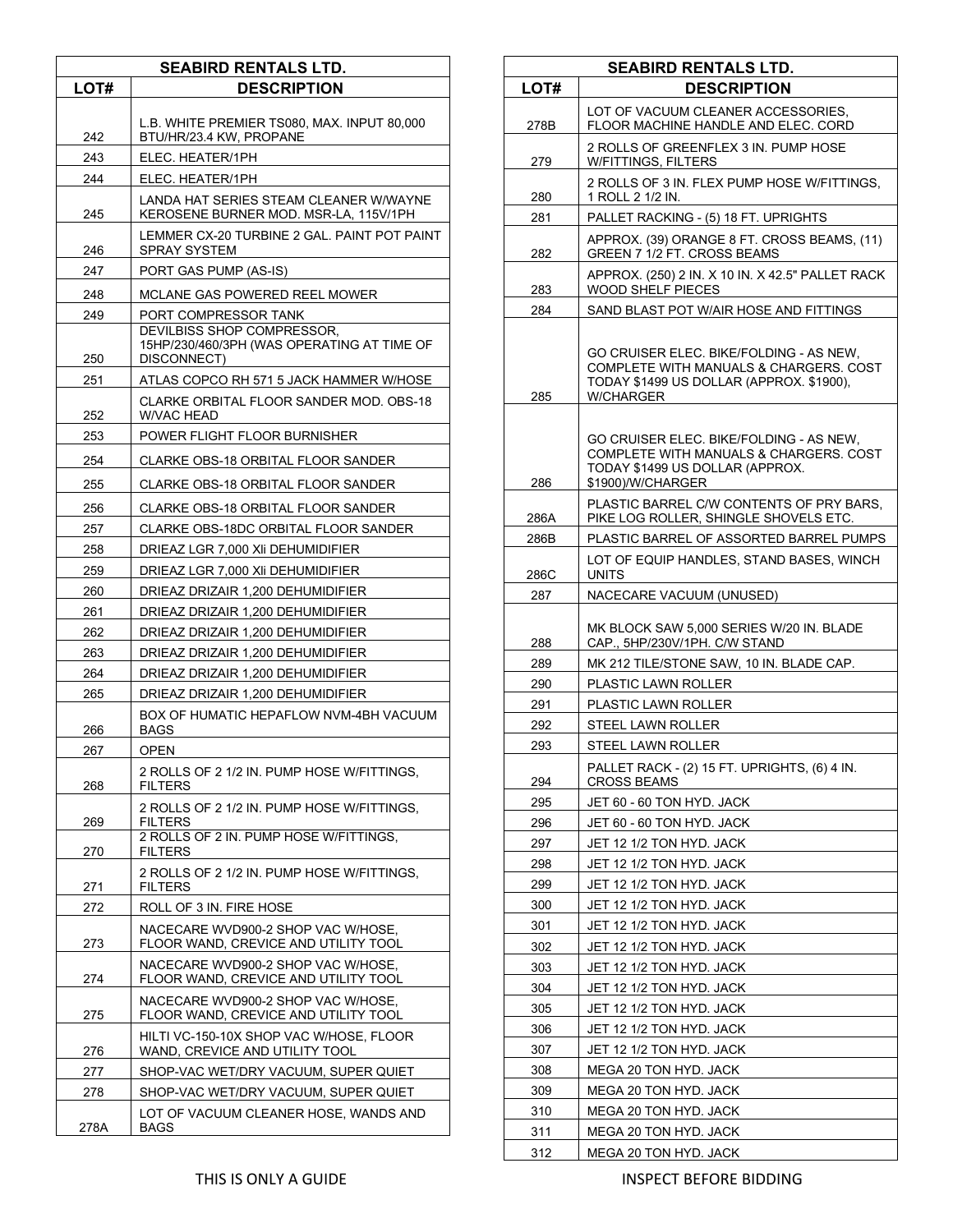|      | <b>SEABIRD RENTALS LTD.</b>                                                                 |
|------|---------------------------------------------------------------------------------------------|
| LOT# | <b>DESCRIPTION</b>                                                                          |
| 313  | MEGA 20 TON HYD. JACK                                                                       |
| 314  | MEGA 20 TON HYD. JACK                                                                       |
| 315  | MEGA 20 TON STUBBY HYD. JACK                                                                |
| 316  | JET 22 1/2 TON STUBBY HYD. JACK                                                             |
| 317  | JET 22 1/2 TON STUBBY HYD. JACK                                                             |
| 318  | JET 22 1/2 TON STUBBY HYD. JACK                                                             |
| 319  | JET 22 1/2 TON STUBBY HYD. JACK                                                             |
| 320  | JET 22 1/2 TON STUBBY HYD. JACK                                                             |
| 321  | JET 22 1/2 TON STUBBY HYD. JACK                                                             |
| 322  | JET 22 1/2 TON STUBBY HYD. JACK                                                             |
| 323  | JET 22 1/2 TON STUBBY HYD. JACK                                                             |
| 324  | JET 22 1/2 TON STUBBY HYD. JACK                                                             |
| 325  | JET 22 1/2 TON STUBBY HYD. JACK                                                             |
| 326  | JET 22 1/2 TON STUBBY HYD. JACK                                                             |
| 327  | JET 22 1/2 TON STUBBY HYD. JACK                                                             |
| 328  | SUREFLAME 5400T DUAL GAS SPACE HEATER                                                       |
| 329  | SUREFLAME 5400T DUAL GAS SPACE HEATER                                                       |
| 330  | HOMELITE HHC150 KEROSENE FIRED SPACE<br>HEATER                                              |
| 331  | HOMELITE HHC150 KEROSENE FIRED SPACE<br><b>HEATER</b>                                       |
| 332  | MASTER B1500 KEROSENE FIRED SPACE<br><b>HEATER</b>                                          |
| 333  | MASTER KEROSENE FIRED SPACE HEATER                                                          |
| 334  | MASTER KEROSENE FIRED SPACE HEATER                                                          |
| 334A | 5 SECTIONS OF LARGE VENT HOSE                                                               |
| 335  | MASTER KEROSENE FIRED SPACE HEATER                                                          |
| 336  | MASTER KEROSENE FIRED SPACE HEATER                                                          |
| 337  | MASTER 1500 KEROSENE FIRED SPACE HEATER                                                     |
| 338  | MASTER 1500 KEROSENE FIRED SPACE HEATER                                                     |
| 339  | MASTER 1500 KEROSENE FIRED SPACE HEATER<br>HOMELITE 1500 KEROSENE FIRED SPACE               |
| 340  | <b>HEATER</b><br>HOMELITE 1500 KEROSENE FIRED SPACE                                         |
| 341  | HEATER<br>HOMELITE 1500 KEROSENE FIRED SPACE                                                |
| 342  | <b>HEATER</b>                                                                               |
| 343  | MASTER 1500 KEROSENE FIRED SPACE HEATER<br>HOMELITE HHC35 KEROSENE FIRED SPACE              |
| 344  | HEATER<br>HOMELITE HHC35 KEROSENE FIRED SPACE                                               |
| 345  | HEATER                                                                                      |
| 346  | HOMELITE HHC35 KEROSENE FIRED SPACE<br><b>HEATER</b>                                        |
| 347  | HOMELITE HHC35 KEROSENE FIRED SPACE<br><b>HEATER</b>                                        |
| 348  | HOMELITE HHC35 KEROSENE FIRED SPACE<br>HEATER                                               |
| 349  | HOMELITE HHC35 KEROSENE FIRED SPACE<br><b>HEATER</b><br>HOMELITE HHC35 KEROSENE FIRED SPACE |
| 350  | <b>HEATER</b>                                                                               |
| 351  | HOMELITE HHC35 KEROSENE FIRED SPACE<br>HEATER                                               |
| 352  | HOMELITE HHC35 KEROSENE FIRED SPACE<br>HEATER (AS-IS)                                       |
| 353  | HOMELITE HHC35 KEROSENE FIRED SPACE<br>HEATER (AS-IS)                                       |
| 354  | REDDY HEATER RCLP50, 50,000 BTU LP GAS<br><b>SPACE HEATER</b>                               |

| <b>SEABIRD RENTALS LTD.</b> |                                                                           |
|-----------------------------|---------------------------------------------------------------------------|
| LOT#                        | <b>DESCRIPTION</b>                                                        |
| 355                         | REDDY HEATER RCLP50, 50,000 BTU LP GAS<br><b>SPACE HEATER</b>             |
| 356                         | SURE FLAME S150 PROPANE SPACE HEATER -<br>150,000 BTU                     |
| 357                         | SURE FLAME S150 PROPANE SPACE HEATER -<br>150,000 BTU                     |
| 358                         | SURE FLAME S150 PROPANE SPACE HEATER -<br>150,000 BTU                     |
| 359                         | SURE FLAME S150 PROPANE SPACE HEATER -<br>150,000 BTU                     |
| 360                         | SURE FLAME S150 PROPANE SPACE HEATER -<br>150,000 BTU                     |
| 361                         | SURE FLAME S150 PROPANE SPACE HEATER -<br>150,000 BTU                     |
| 362                         | PALLET RACK - (2) 15 FT. UPRIGHTS, (10) 4 IN.<br><b>CROSS BEAMS</b>       |
| 363                         | WOOD PORTABLE SHOP OFFICE - 8 FT. X 8 FT.,<br>MAN DOOR, WINDOW, ELECTRICS |
| 363A                        | 2 HD STEEL FISH TAPES                                                     |
| 364                         | ROLL OF 3 IN. PUMP HOSE W/FITTINGS                                        |
| 365                         | ROLL OF 3 IN. PUMP HOSE W/FITTINGS                                        |
| 366                         | ROLL OF 3 IN. PUMP HOSE W/FITTINGS                                        |
| 367                         | ROLL OF 3 IN. PUMP HOSE W/FITTINGS                                        |
| 368                         | ROLL OF 3 IN. PUMP HOSE W/FITTINGS                                        |
| 368A                        | TITAN PALLET JACK (AS-IS)                                                 |
| 368B                        | PHOENIX 200HT DEHUMIDIFIER                                                |
| 369                         | LOT OF WIRE ROPE, TOOL BOX AND CONTENTS                                   |
| 370                         | HAND TRUCK                                                                |
| 371                         | 2 ROLLS OF 3 IN. FLEX PUMP HOSE, MISC. ROLL                               |
| 371A                        | YAMAHA EF5500P GAS POWERED PORTABLE<br><b>GENERATOR</b>                   |
| 371B                        | BARRETO 1320 ROTO TILLER, HYD. DRIVE, P/W<br>HONDA 13.0 GAS ENGINE        |
| 372                         | OPEN                                                                      |
| 373                         | OZTEC CONRETE VIBRATOR W/7 FT. SHAFT                                      |
| 374                         | OZTEC CONRETE VIBRATOR W/7 FT. SHAFT                                      |
| 375                         | OZTEC CONRETE VIBRATOR W/13 FT. SHAFT                                     |
| 376                         | OZTEC 2.4 OZ CONCRETE VIBRATOR W/19 FT.<br>SHAFT                          |
| 377                         | OZTEC 2.4 OZ CONCRETE VIBRATOR W/7 FT.<br><b>SHAFT</b>                    |
| 378                         | OZTEC 2.4 OZ CONCRETE VIBRATOR W/10 FT.<br><b>SHAFT</b>                   |
| 379                         | OZTEC 2.4 OZ CONCRETE VIBRATOR W/10 FT.<br>SHAFT                          |
| 380                         | OZTEC 2.4 OZ CONCRETE VIBRATOR W/12 FT.<br>SHAFT                          |
| 381                         | OZTEC 2.4 OZ CONCRETE VIBRATOR W/10 FT.<br>SHAFT                          |
| 382                         | OZTEC 2.4 OZ CONCRETE VIBRATOR W/11 FT.<br>SHAFT                          |
| 383                         | OZTEC 2.4 OZ CONCRETE VIBRATOR W/15 FT.<br>SHAFT                          |
| 384                         | OZTEC 2.4 OZ CONCRETE VIBRATOR W/6 FT.<br>SHAFT                           |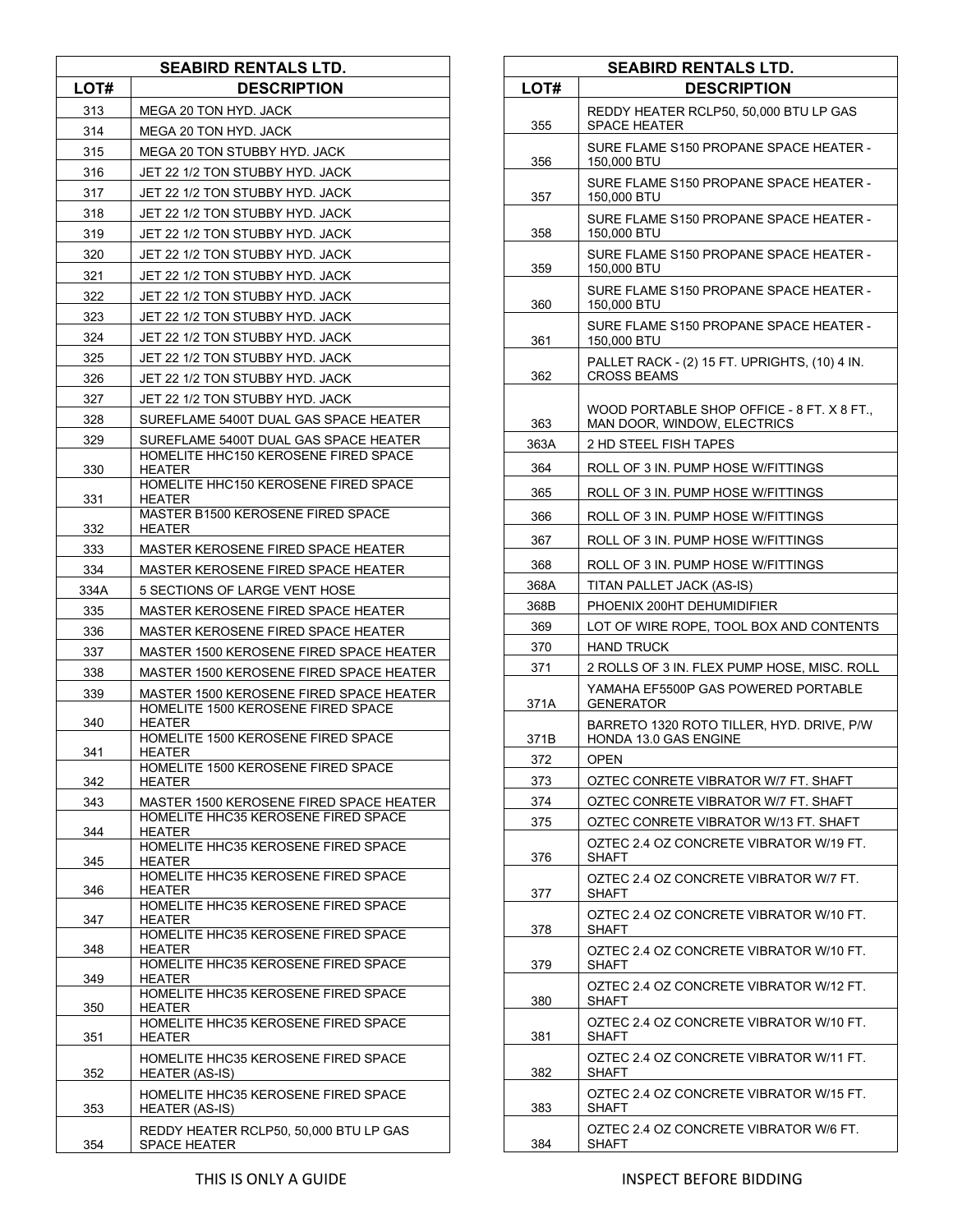| <b>SEABIRD RENTALS LTD.</b> |                                                                                                                                        |
|-----------------------------|----------------------------------------------------------------------------------------------------------------------------------------|
| LOT#                        | <b>DESCRIPTION</b>                                                                                                                     |
| 385                         | OZTEC 2.4 OZ CONCRETE VIBRATOR W/13 FT.<br>SHAFT                                                                                       |
| 386                         | OZTEC 2.4 OZ CONCRETE VIBRATOR W/7 FT.<br>SHAFT                                                                                        |
| 387                         | OZTEC 2.4 OZ CONCRETE VIBRATOR W/19 FT.<br>SHAFT                                                                                       |
| 388                         | OZTEC 1.8 OZ CONCRETE VIBRATOR W/7 FT.<br>SHAFT                                                                                        |
| 389                         | OZTEC 2.4 OZ CONCRETE VIBRATOR W/5 FT.<br>SHAFT                                                                                        |
| 390                         | OZTEC CONCRETE VIBRATOR WITH 10 FT. SHAFT                                                                                              |
| 391                         | OZTEC CONCRETE VIBRATOR WITH 7 FT. SHAFT                                                                                               |
| 392                         | OZTEC CONCRETE VIBRATOR WITH 7 FT. SHAFT                                                                                               |
| 393                         | 2 VIBRATOR SHAFTS                                                                                                                      |
| 394                         | LOT OF 20 5 FT. X 5 FT. SKY HI TUBULAR<br><b>SCAFFOLD FRAMES</b>                                                                       |
| 395                         | LOT OF 20 5 FT. X 5 FT. SKY HI TUBULAR<br><b>SCAFFOLD FRAMES</b>                                                                       |
| 396                         | LOT OF 20 5 FT. X 5 FT. SKY HI TUBULAR<br><b>SCAFFOLD FRAMES</b>                                                                       |
| 397                         | LOT OF 20 5 FT. X 5 FT. SKY HI TUBULAR<br><b>SCAFFOLD FRAMES</b>                                                                       |
| 398                         | LOT OF 20 5 FT. X 5 FT. SKY HI TUBULAR<br><b>SCAFFOLD FRAMES</b>                                                                       |
| 399                         | LOT OF 20 5 FT. X 5 FT. SKY HI TUBULAR<br><b>SCAFFOLD FRAMES</b>                                                                       |
| 400                         | LOT OF 20 5 FT. X 5 FT. SKY HI TUBULAR<br><b>SCAFFOLD FRAMES</b>                                                                       |
| 401                         | LOT OF 20 5 FT. X 5 FT. SKY HI TUBULAR<br><b>SCAFFOLD FRAMES</b>                                                                       |
| 402                         | LOT OF 36 SKY HI TUBULAR SCAFFOLD FRAMES<br>(10 ALUM., 10 STEEL) 5 FT. X 5 FT., (6) 5 FT. X 3<br>FT. STEEL, (10) 5 FT. X 6 FT. S-STYLE |
| 403                         | LOT OF 20 5 FT. X 3 FT. SKY HI TUBULAR<br><b>SCAFFOLD FRAMES</b>                                                                       |
| 404                         | 26 TUBULAR SCAFFOLD FRAMES 5 FT. X 30 IN.                                                                                              |
| 405                         | 25 TUBULAR SCAFFOLD FRAMES 5 FT. X 30 IN.                                                                                              |
| 406                         | 25 TUBULAR SCAFFOLD FRAMES 5 FT. X 30 IN.                                                                                              |
| 407                         | 20 TUBULAR SCAFFOLD FRAMES 5 FT. X 30 IN.                                                                                              |
| 408                         | 22 TUBULAR SCAFFOLD FRAMES 5 FT. X 30 IN.                                                                                              |
| 409                         | LOT OF 20 LENGTHS OF APPROX, 20 FT, 2 IN, OD<br>ALUM. TUBING                                                                           |
| 410                         | LOT OF 31 LENGTHS OF APPROX, AVERAGE 10<br>FT., 2 IN. OD ALUM. TUBING                                                                  |
| 411                         | LOT OF 26 LENGTHS OF 12 FT, 2 IN, OD ALUM.<br><b>TUBING</b>                                                                            |
| 412                         | PALLET OF 10 FT. AND 8 FT. CROSS BRACES<br>(MANY NOT BOLTED)                                                                           |
| 413                         | BUNDLE OF 10 FT. CROSS BRACES                                                                                                          |
| 414                         | BUNDLE OF 10 FT. CROSS BRACES                                                                                                          |
| 415                         | BUNDLE OF 8 FT. CROSS BRACES                                                                                                           |
| 416                         | BUNDLE OF 8 FT. CROSS BRACES                                                                                                           |
| 417                         | BUNDLE OF 8 FT. CROSS BRACES                                                                                                           |
| 418                         | BUNDLE OF 8 FT. CROSS BRACES                                                                                                           |
| 419                         | CONTENTS OF CAGE - THREADED JACKS (CAGE<br>NOT INCLUDED)                                                                               |

| <b>SEABIRD RENTALS LTD.</b> |                                                                                                                        |
|-----------------------------|------------------------------------------------------------------------------------------------------------------------|
| LOT#                        | <b>DESCRIPTION</b>                                                                                                     |
| 420                         | TOTE AND CONTENTS OF SCAFFOLD TUBE<br><b>PARTS</b>                                                                     |
| 421                         | TOTE AND CONTENTS OF ASSORTED SCAFFOLD<br>PARTS ETC.                                                                   |
| 422                         | BARREL OF SCAFFOLD TUBE CONNECTORS                                                                                     |
| 423                         | BARREL OF SCAFFOLD TUBE CONNECTORS                                                                                     |
| 424                         | TOTE AND CONTENTS OF SCREW JACKS AND<br>TUBE CONNECTORS                                                                |
| 425                         | TOTE AND CONTENTS OF SCAFFOLD PARTS<br>ETC.                                                                            |
| 426                         | PALLET OF SCAFFOLD BRACE FRAMES                                                                                        |
| 427                         | LOT OF (9) 12 IN. ALUM. SCAFFOLD PLANKS, (3)<br>40 FT. ALUM. EXT. LADDERS, (4) SHORTER 12 FT.<br>ALUM. SCAFFOLD PLANKS |
| 427A                        | 2 FOLDING ALUMINUM SCAFFOLDING FRAMES<br>ON CASTERS                                                                    |
| 428                         | LOT OF WOOD BARRICADE A-FRAMES AND<br><b>CROSS BOARDS</b>                                                              |
| 429                         | PALLET RACK UPRIGHTS - (13) 18 FT.                                                                                     |
| 430                         | <b>OPEN</b>                                                                                                            |
| 431                         | SKY HI ALUMINUM FRAME SCAFFOLD PLANK 10<br>FT. X 2 FT. (MUST TAKE ALL TIMES THE MONEY)                                 |
| 432                         | SKY HI ALUMINUM FRAME SCAFFOLD PLANK 10<br>FT. X 2 FT. (MUST TAKE ALL TIMES THE MONEY)                                 |
| 433                         | SKY HI ALUMINUM FRAME SCAFFOLD PLANK 10<br>FT. X 2 FT. (MUST TAKE ALL TIMES THE MONEY)                                 |
| 434                         | SKY HI ALUMINUM FRAME SCAFFOLD PLANK 10<br>FT. X 2 FT. (MUST TAKE ALL TIMES THE MONEY)                                 |
| 435                         | SKY HI ALUMINUM FRAME SCAFFOLD PLANK 10<br>FT. X 2 FT. (MUST TAKE ALL TIMES THE MONEY)                                 |
| 436                         | SKY HI ALUMINUM FRAME SCAFFOLD PLANK 10<br>FT. X 2 FT. (MUST TAKE ALL TIMES THE MONEY)                                 |
| 437                         | SKY HI ALUMINUM FRAME SCAFFOLD PLANK 10<br>FT. X 2 FT. (MUST TAKE ALL TIMES THE MONEY)                                 |
| 438                         | SKY HI ALUMINUM FRAME SCAFFOLD PLANK 7<br>FT. X 2 FT. (MUST TAKE ALL TIMES THE MONEY)                                  |
| 439                         | SKY HI ALUMINUM FRAME SCAFFOLD PLANK 7<br>FT. X 2 FT. (MUST TAKE ALL TIMES THE MONEY)                                  |
| 440                         | SKY HI ALUMINUM FRAME SCAFFOLD PLANK 7<br>FT. X 2 FT. (MUST TAKE ALL TIMES THE MONEY)                                  |
| 441                         | SKY HI ALUMINUM FRAME SCAFFOLD PLANK 7<br>FT. X 2 FT. (MUST TAKE ALL TIMES THE MONEY)                                  |
| 442                         | SKY HI ALUMINUM FRAME SCAFFOLD PLANK 7<br>FT. X 2 FT. (MUST TAKE ALL TIMES THE MONEY)                                  |
| 443                         | SKY HI ALUMINUM FRAME SCAFFOLD PLANK 7<br>FT. X 2 FT. (MUST TAKE ALL TIMES THE MONEY)                                  |
| 444                         | SKY HI ALUMINUM FRAME SCAFFOLD PLANK 7<br>FT. X 2 FT. (MUST TAKE ALL TIMES THE MONEY)                                  |
| 445                         | SKY HI ALUMINUM FRAME SCAFFOLD PLANK 7<br>FT. X 2 FT. (MUST TAKE ALL TIMES THE MONEY)                                  |
| 446                         | SKY HI ALUMINUM FRAME SCAFFOLD PLANK 7<br>FT. X 2 FT. (MUST TAKE ALL TIMES THE MONEY)                                  |
| 447                         | LOT OF SKY HI ALUMINUM FRAME SCAFFOLD<br>PLANK (6) 7 FT., (3) WINDLATCH 5 FT. X 24 IN.<br>ALUM. FRAME SCAFFOLD PLANKS  |
| 447A                        | LOT OF ALUMINUM FRAME SCAFFOLD PLANKS,<br>(4) 7 FT. X 24 IN., (9) 5 FT. X 24 IN.                                       |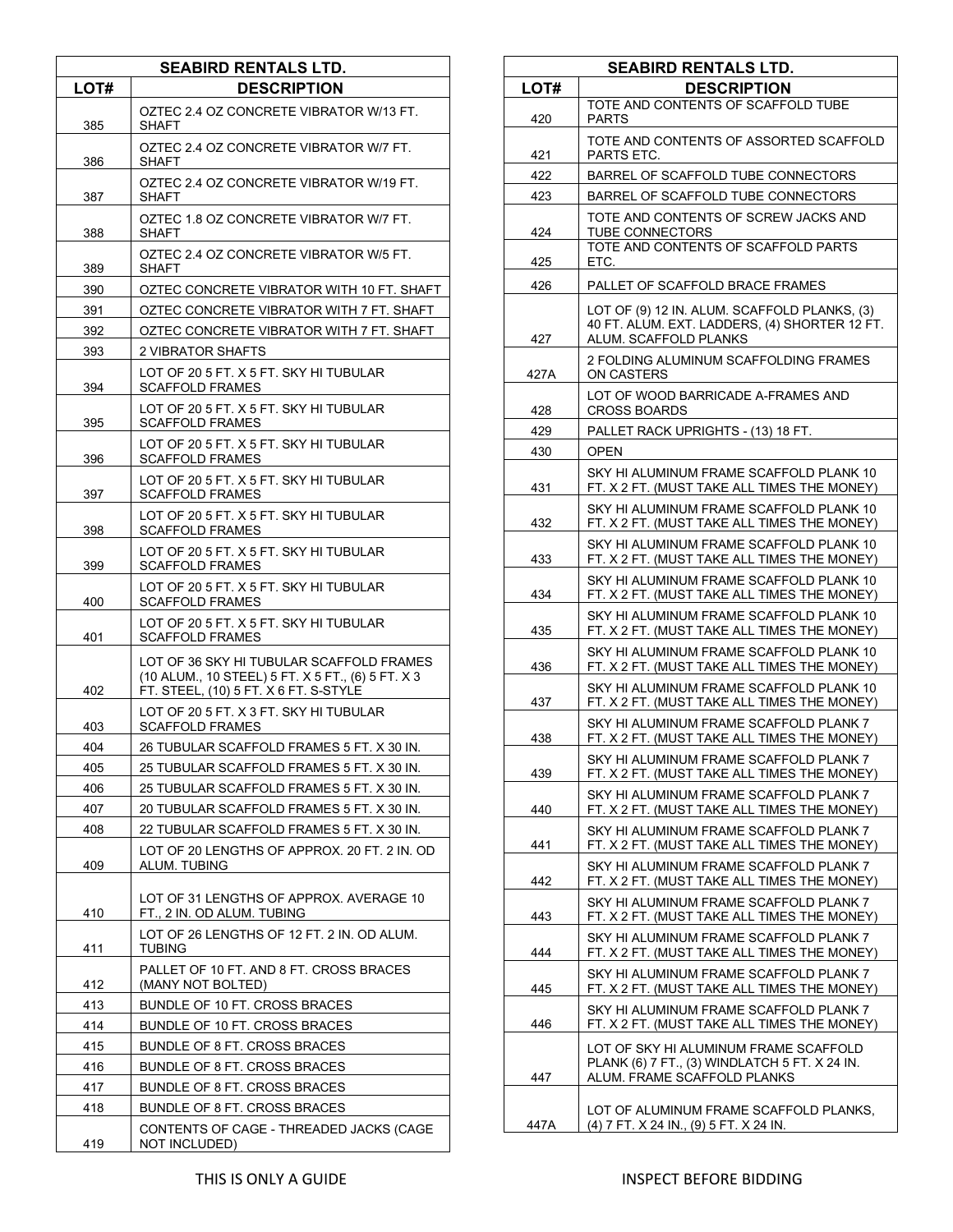| <b>SEABIRD RENTALS LTD.</b> |                                                                                                    |
|-----------------------------|----------------------------------------------------------------------------------------------------|
| LOT#                        | <b>DESCRIPTION</b>                                                                                 |
| 448                         | (3) 7 FT. ALUM. FRAME PLANKS, (2) 5 FT. ALUM.<br>FRAME PLANKS, PVI FOLD-UP TAILGATE RAMP           |
| 448A                        | LOT OF ALUM. FRAME SCAFFOLD PLANKS, (1) 7<br>FT. X 24 IN., (1) 10 FT. X 19 IN., (6) 5 FT. X 24 IN. |
| 448B                        | PALLET RACKING (2) 18 FT. UPRIGHTS, (8) 6.5 IN.<br>CROSS BEAMS, (10) 4 IN. CROSS BEAMS             |
| 449                         | KANGO 814 TILE SAW, .5 HP/115V/1PH                                                                 |
| 450                         | KANGO 814 TILE SAW, .5 HP/115V/1PH                                                                 |
| 451                         | KANGO 814 TILE SAW, .5 HP/115V/1PH                                                                 |
| 452                         | KANGO 814 TILE SAW, .5 HP/115V/1PH (ON<br>FLOOR)<br>MAKITA DPC 7300 GAS POWERED CONCRETE           |
| 453                         | SAW                                                                                                |
| 454                         | MAKITA DPC 7300 GAS POWERED CONCRETE<br>SAW                                                        |
| 455                         | MAKITA GAS POWERED CONCRETE SAW                                                                    |
| 456                         | MAKITA MM4 GAS POWERED CONCRETE SAW                                                                |
| 457                         | MAKITA 5402NA, BLADE SIZE 16 5/16 IN., CORDED<br><b>CIRCULAR SAW</b>                               |
| 458                         | MAKITA 5104 10 1/4 IN. CORDED CIRCULAR SAW                                                         |
| 459                         | MAKITA 5201N-A 260MM CIRCULAR SAW                                                                  |
| 460                         | HITACHI C 7BD2 7 1/4 IN. CIRCULAR SAW                                                              |
| 461                         | MILWAUKEE 6405 8 1/4 IN. CIRCULAR SAW                                                              |
| 462                         | MAKITA 4112H 12 IN. ANGLE CUTTER                                                                   |
| 463                         | MAKITA 4112H 12 IN. ANGLE CUTTER                                                                   |
| 463A                        | <b>BOSCH II 224VSR HAMMER DRILL</b>                                                                |
| 463B                        | MAKITA HM0871C HAMMER DRILL                                                                        |
| 463C                        | CRAIN TOE-KICK SAW MOD. 795 TYPE 1                                                                 |
| 463D                        | WHISTLER 9MM WIRELESS INSPECTION CAMERA                                                            |
| 463E                        | MASTERCRAFT HEAT GUN                                                                               |
| 464                         | HITACHI VB 164 REBAR CUTTER/BENDER                                                                 |
| 465                         | HITACHI VB 164 REBAR CUTTER/BENDER                                                                 |
| 466                         | HITACHI VB 164 REBAR CUTTER/BENDER                                                                 |
| 467                         | HITACHI VB 164 REBAR CUTTER/BENDER                                                                 |
| 468                         | HOUGEN HMD904 MAG. BASE DRILL (UNUSED)                                                             |
| 469                         | HOUGEN HMD904 MAG. BASE DRILL (UNUSED)                                                             |
| 470                         | JANCY MAG. BASE DRILL                                                                              |
| 471                         | LOT OF ABRASIVE C/O DISCS                                                                          |
| 472                         | LOT OF ABRASIVE DISCS AND WHEELS                                                                   |
| 473                         | HILTI DG150 DIAMOND GRINDER W/DPC20<br>POWER CONDITIONER                                           |
| 474                         | HUSQVARNA DM220 CARE DRILL                                                                         |
| 475                         | HUSQVARNA DM220 CARE DRILL                                                                         |
| 476                         | HILTI TE14 HAMMER DRILL                                                                            |
| 477                         | HILTI TE25 HAMMER DRILL                                                                            |
| 478                         | HILTI TE12 HAMMER DRILL                                                                            |
| 478A                        | HILTI TE12 HAMMER DRILL                                                                            |
| 479                         | HILTI TDR 1600 DRILL                                                                               |
| 480                         | HILTI TE DRS-D DUST REMOVAL SYSTEM                                                                 |
| 481                         | HILTI TE 905 AVR BREAKER HAMMER (NO CORD)                                                          |
| 482                         | HILTI HDM 500 MANUAL DISPENSER                                                                     |
| 483                         | HILTI HDM 500 MANUAL DISPENSER                                                                     |
| 484                         | LOT OF HAMMER BITS                                                                                 |

|      | <b>SEABIRD RENTALS LTD.</b>                                       |
|------|-------------------------------------------------------------------|
| LOT# | <b>DESCRIPTION</b>                                                |
| 485  | LOT OF HAMMER BITS                                                |
| 486  | LOT OF 5 HILTI HDM 500 MANUAL DISPENSERS                          |
| 487  | LOT OF 4 DISPENSER GUNS                                           |
| 488  | BOX OF DRILTEC BITS                                               |
| 489  | <b>BOX OF DRILTEC BITS</b>                                        |
| 490  | BOX OF ASSORTED HILTI BITS ETC.                                   |
| 491  | <b>BOX OF HILTI BITS</b>                                          |
| 492  | BOX OF HILTI BITS                                                 |
| 493  | <b>BOX OF DRILTEC BITS</b>                                        |
| 494  | BOX OF HILTI, DRILTEC BITS                                        |
| 495  | BOX OF 4 HILTI TE-YX 1 1/4-23 BITS                                |
| 496  | BOX OF 3 HILTI TE-YX 1 1/2-23 BITS                                |
| 497  | BOX OF 4 HILTI TE-YX 1 1/2-23 BITS                                |
| 498  | BOX OF NEW HILTI BITS                                             |
| 499  | BOX OF 9 DRILTEC SM-255-255 ROTARY HAMMER<br>DRILL BIT            |
| 500  | BOX OF ASSORTED HILTI, DRILTEC HAMMER<br>DRILL BITS               |
| 501  | BOX OF ASSORTED HAMMER DRILL BITS                                 |
| 502  | BOX OF 6 ASSORTED HILTI HAMMER DRILL BITS                         |
| 503  | BOX OF 6 ASSORTED HILTI HAMMER DRILL BITS                         |
| 504  | BOX OF HAMMER BITS                                                |
| 505  | <b>BOX OF HAMMER BITS</b>                                         |
| 506  | <b>BOX OF HAMMER BITS</b>                                         |
| 507  | <b>BOX OF HAMMER BITS</b>                                         |
| 508  | BOX OF ASSORTED HAMMER DRILL BITS                                 |
| 509  | BOX OF ASSORTED HAMMER DRILL BITS                                 |
| 510  | BOX OF ASSORTED HAMMER DRILL BITS                                 |
| 511  | BOX OF ASSORTED HAMMER DRILL BITS                                 |
| 512  | BOX OF ASSORTED HAMMER DRILL BITS                                 |
| 513  | BOX OF ASSORTED HAMMER DRILL BITS                                 |
| 514  | BOX OF ASSORTED HAMMER DRILL BITS                                 |
| 515  | BOX OF ASSORTED BIT HOLDERS                                       |
| 516  | <b>BOX OF HAMMER BITS</b>                                         |
| 517  | <b>BOX OF HAMMER DRILLS</b>                                       |
| 518  | BOX OF HAMMER BITS                                                |
| 519  | LOT OF HAMMER BITS ON FLOOR                                       |
| 520  | LOT OF HAMMER BITS ON FLOOR (UNUSED)                              |
| 521  | LOT OF ABRASIVE DISCS                                             |
| 522  | TOTES OF ASSORTED HILTI CONSUMABLES                               |
| 523  | BOX OF 2 DRILTEC SM-740-801 1 3/4 IN. ROTARY<br>HAMMER DRILL BITS |
| 524  | BOX OF 4 HILTI TE-YX 5/8-22 ROTARY HAMMER<br>DRILL BIT            |
| 525  | BOX OF 5 HILTI TE-YX 3/4-21 ROTARY HAMMER<br>DRILL BITS           |
| 526  | BOX OF 7 ASSORTED HILTI 21 IN. HAMMER DRILL<br>BITS               |
| 527  | BOX OF ASSORTED HAMMER DRILL BITS                                 |
| 528  | BOX OF ASSORTED HAMMER DRILL BITS                                 |
| 529  | BOX OF ASSORTED HAMMER DRILL BITS                                 |
|      |                                                                   |

THIS IS ONLY A GUIDE **INSPECT BEFORE BIDDING**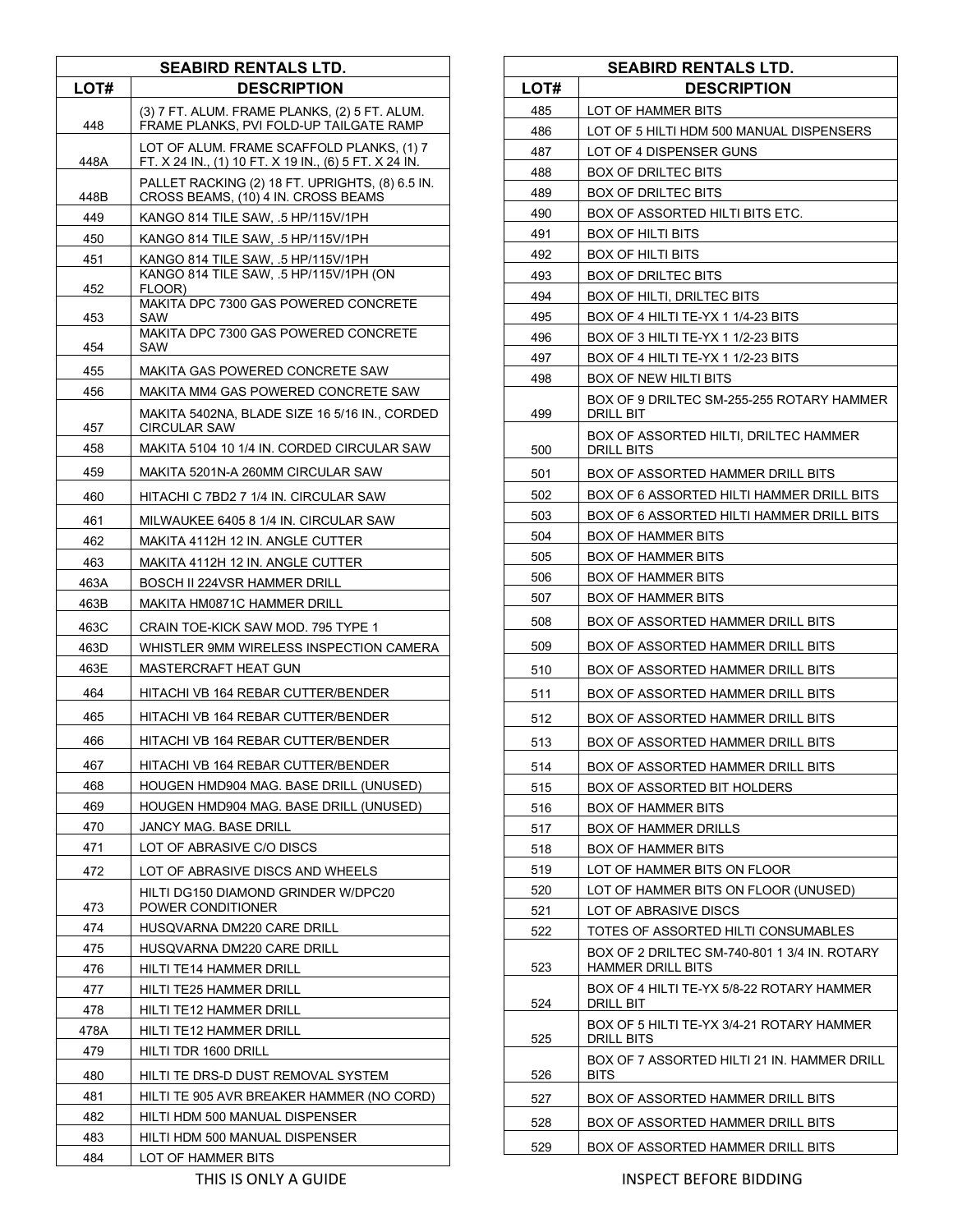|      | <b>SEABIRD RENTALS LTD.</b>                                     |
|------|-----------------------------------------------------------------|
| LOT# | <b>DESCRIPTION</b>                                              |
| 530  | BOX OF ASSORTED HAMMER DRILL BITS                               |
| 531  | BOX OF ASSORTED HAMMER DRILL BITS                               |
| 532  | BOX OF ASSORTED HAMMER DRILL BITS                               |
| 533  | BOX OF ASSORTED HAMMER DRILL BITS                               |
| 534  | LOT OF 5 DIAMOND STAR 12 IN, X 3/4 IN, HOLE<br>SAW BLADES       |
| 535  | 3 MAKITA CARBIDE TIP SAW BLADE - (2) 10 IN., (1)<br>12 IN.      |
| 536  | (9) MAKITA M-FORCE 7 1/4 IN. SAW BLADES                         |
| 537  | HILTI TE 72 ROTARY HAMMER DRILL                                 |
| 538  | RAWL 5047 AIR POWERED CARTRIDGE SYSTEM                          |
| 539  | RUBI TS MAX 66 CERAMIC CUTTER, MAX. 15MM<br>THICKNESS           |
| 540  | RUBI TS PLUS 43 TILE CUTTER                                     |
| 541  | RUBI TS PLUS 57 TILE CUTTER                                     |
| 542  | KARGO TILE CUTTER W/BOX                                         |
| 543  | KARGO TILE CUTTER W/BOX                                         |
| 544  | 1 IN. DRIVE AIR IMPACT GUN, HOSE                                |
| 545  | TSURUM LB3-750 SUBMERSIBLE PUMP (UNUSED)                        |
| 546  | TSURUM LB3-750 SUBMERSIBLE PUMP (UNUSED)                        |
| 547  | TSURUM LB3-750 SUBMERSIBLE PUMP (UNUSED)                        |
| 548  | TSURUM HS2.4S SUBMERSIBLE PUMP                                  |
| 549  | TSURUM HS2.4S SUBMERSIBLE PUMP                                  |
| 550  | TSURUM HS2.4S SUBMERSIBLE PUMP                                  |
| 551  | TSURUM LB3-750 SUBMERSIBLE PUMP                                 |
| 552  | TSURUM LB3-750 SUBMERSIBLE PUMP                                 |
| 553  | TSURUM LB3-750 SUBMERSIBLE PUMP                                 |
| 554  | TSURUM LB3-750 SUBMERSIBLE PUMP                                 |
| 555  | TSURUM HS.2.4S SUBMERSIBLE PUMP                                 |
| 556  | LARGE ORANGE SUBMERSIBLE PUMP                                   |
| 557  | <b>TSURUMI SUBMERSIBLE PUMP</b>                                 |
| 558  | <b>TSURUMI SUBMERSIBLE PUMP</b>                                 |
| 559  | TSURUMI HS2.4S SUBMERSIBLE PUMP                                 |
| 560  | ROTEC FP051775A 1/4 HP SUBMERSIBLE PUMP                         |
| 561  | ROTEC FP051775A 1/4 HP SUBMERSIBLE PUMP                         |
| 562  | ROTEC FP051775A 1/4 HP SUBMERSIBLE PUMP                         |
| 563  | ROTEC FP051775A 1/4 HP SUBMERSIBLE PUMP                         |
| 564  | ROTEC FP051775A 1/4 HP SUBMERSIBLE PUMP                         |
| 565  | ROTEC FP051775A 1/4 HP SUBMERSIBLE PUMP                         |
| 566  | LITTLE GIANT 505000 SUBMERSIBLE PUMP                            |
| 567  | LITTLE GIANT 505000 SUBMERSIBLE PUMP                            |
| 568  | LITTLE GIANT 505000 SUBMERSIBLE PUMP                            |
| 569  | LITTLE GIANT 505000 SUBMERSIBLE PUMP                            |
| 570  | LITTLE GIANT 505000 SUBMERSIBLE PUMP                            |
| 571  | LITTLE GIANT 5-MSPR SUBMERSIBLE PUMP                            |
| 572  | SUBMERSIBLE PUMP                                                |
| 573  | 2 SANDBLAST HELMETS                                             |
| 574  | 2 SNATCH BLOCKS                                                 |
| 575  | MILWAUKEE HD SCREW DRIVER W/PAM DRIVE<br>AUTO FEED SCREW SYSTEM |

|      | <b>SEABIRD RENTALS LTD.</b>                                     |
|------|-----------------------------------------------------------------|
| LOT# | <b>DESCRIPTION</b>                                              |
|      |                                                                 |
| 576  | MILWAUKEE HD SCREW DRIVER W/PAM DRIVE<br>AUTO FEED SCREW SYSTEM |
| 577  | AMERICAN SPINNER 015-016 FLOOR EDGER                            |
| 578  | HITACHI PALM ORBITAL SANDER                                     |
| 579  | PRIME FS-50 MALLET FIRED AIR FLOOR STAPLER                      |
| 580  | PRIME FS-50 MALLET FIRED AIR FLOOR STAPLER                      |
| 581  | BOSTICH MIII MALLET FIRED AIR FLOOR<br>STAPLER                  |
| 582  | BOSTICH MIII MALLET FIRED AIR FLOOR<br>STAPLER                  |
| 583  | PRO HIT FLOOR STAPLER                                           |
| 584  | PRIME MALLET FIRED AIR FLOOR STAPLER                            |
| 585  | BOSTITCH AIR FRAMING NAILER                                     |
| 586  | BOSTITCH AIR FRAMING NAILER                                     |
| 587  | BOSTITCH AIR FRAMING NAILER                                     |
| 588  | PRIME MALLET FIRED AIR FLOOR STAPLER                            |
|      |                                                                 |
| 589  | PASLODE COIL CARTRIDGE AIR NAILER                               |
| 590  | ATRO COIL ROLL AIR NAILER                                       |
| 591  | ATRO COIL ROLL AIR NAILER                                       |
| 592  | PASLODE 5300P FRAMING AIR NAILER                                |
| 593  | PASLODE 5300P FRAMING AIR NAILER                                |
| 594  | PASLODE AIRE NAILER                                             |
| 595  | <b>SENCO AIR NAILER</b>                                         |
| 596  | PASLODE T250-F16 FINISH AIR NAILER                              |
| 597  | PASLODE T250-F16 FINISH AIR NAILER                              |
| 598  | PASLODE 3175/44 RCU AIR NAILER                                  |
| 599  | PASLODE 3200-S16P AIR NAILER                                    |
| 600  | PASLODE 3200-S16P AIR NAILER                                    |
| 601  | SKS AIR NAILER                                                  |
| 602  | SKS AIR NAILER                                                  |
| 603  | PASLODE MU-212E AIR NAILER                                      |
| 604  | PASLODE 3200 916P AIR NAILER                                    |
| 605  | POWER TEAM PORTA POWER PUMP W/HOSE                              |
| 606  | POWER TEAM PORTA POWER PUMP W/HOSE                              |
| 607  | POWER TEAM PORTA POWER PUMP W/HOSE                              |
| 608  | POWER TEAM PORTA POWER PUMP W/HOSE                              |
| 609  | UNEX-GH 750 KG LEVER HOIST                                      |
| 610  | UNEX-GH 750 KG LEVER HOIST                                      |
| 611  | UNEX-GH 750 KG LEVER HOIST                                      |
| 612  | HONDA WX10 GAS ENGINE                                           |
| 613  | ROLL OF WELDING LEAD                                            |
| 614  | WALL JACK                                                       |
| 615  | <b>WALL JACK</b>                                                |
| 616  | WALL JACK                                                       |
| 617  | WALL JACK                                                       |
| 618  | 2 BOXES OF BARRICADE FLASHING AMBER<br>LIGHTS                   |
| 619  | WOOD'S POWR-GRIP G0695                                          |
| 620  | WOOD'S POWR-GRIP G0695                                          |
| 621  | WOOD'S POWR-GRIP G0695                                          |
| 622  | WOOD'S POWR-GRIP G0695                                          |
| 623  | WOOD'S POWR-GRIP G0695                                          |
| 624  | WOOD'S POWR-GRIP G0695                                          |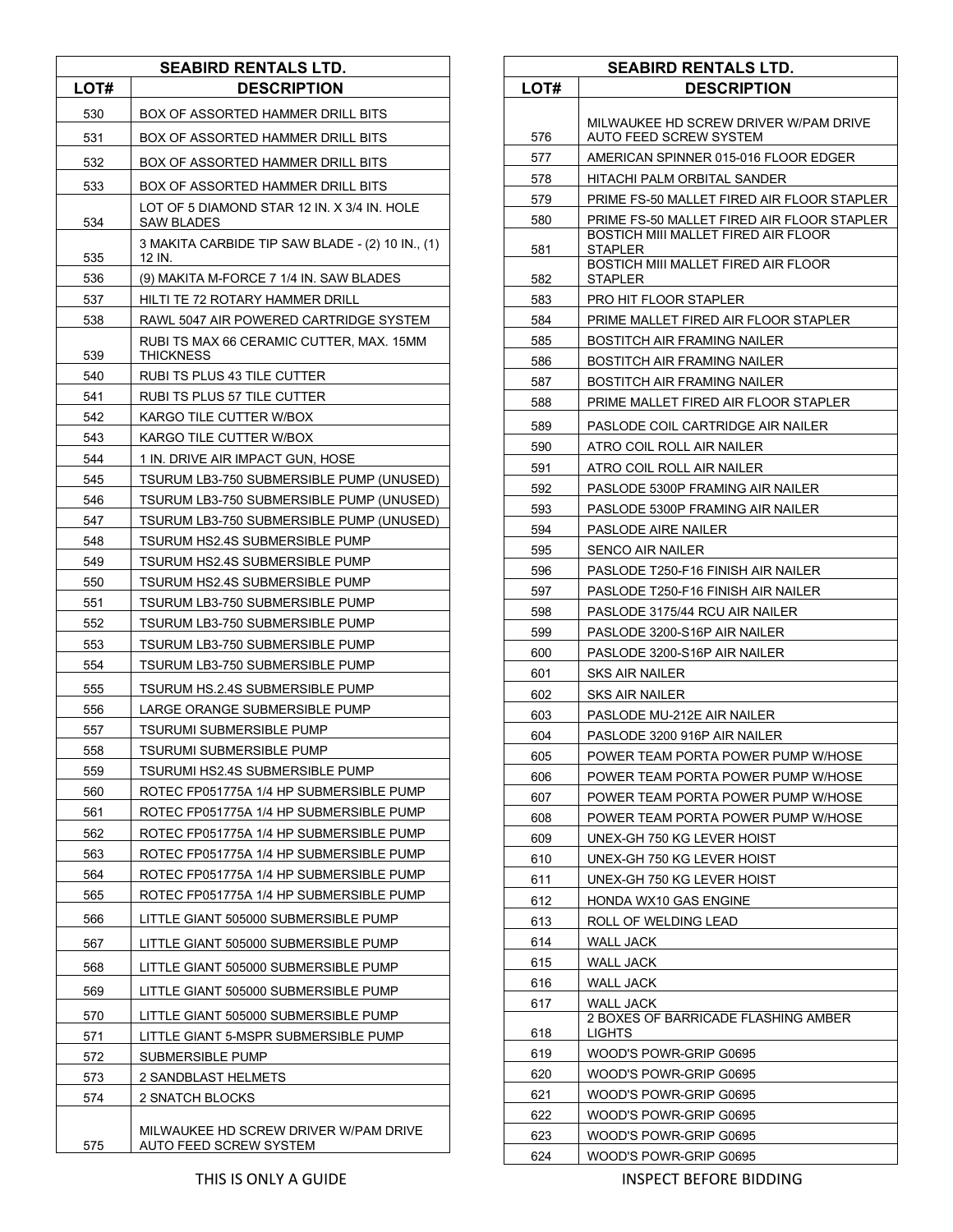|              | <b>SEABIRD RENTALS LTD.</b>                                                            |
|--------------|----------------------------------------------------------------------------------------|
| LOT#         | <b>DESCRIPTION</b>                                                                     |
| 625          | WOOD'S POWR-GRIP G0695                                                                 |
| 626          | WOOD'S POWR-GRIP G0695                                                                 |
| 627          | WOOD'S POWR-GRIP G0695                                                                 |
| 628          | WOOD'S POWR-GRIP G0695                                                                 |
| 629          | WOOD'S POWR-GRIP G0695 (UNUSED)                                                        |
| 630          | WOOD'S POWR-GRIP G0695 (UNUSED)                                                        |
| 631          | WOOD'S POWR-GRIP G0695 (UNUSED)                                                        |
| 632          | WOOD'S POWR-GRIP G0695 (UNUSED)                                                        |
| 633          | WOOD'S POWR-GRIP G0695 (UNUSED)                                                        |
| 634          | WOOD'S POWR-GRIP G0695 (UNUSED)                                                        |
| 635          | WOOD'S POWR-GRIP G0695 (UNUSED)                                                        |
| 636          | WOOD'S POWR-GRIP G0695 (UNUSED)                                                        |
| 637          | STANLEY BOSTITCH CR1000E ELECTRIC<br>STAPLER                                           |
| 638          | LOT OF 2 PILES 7 1/4 IN. SAW BLADES                                                    |
| 639          | MAKITA 4112H 12 IN. PORTABLE ANGLE SAW                                                 |
| 640          | MAKITA 4110C 305MM PORTABLE ANGLE SAW                                                  |
| 641          | MILWAUKEE 8 1/4 IN. PORTABLE ANGLE SAW                                                 |
|              | SKILSAW MOD. 77, 7 1/4 IN. PORTABLE ANGLE                                              |
| 642          | SAW                                                                                    |
| 643          | ANGLE C/O SAW HITACHI 12 IN.                                                           |
| 644          | MILWAUKEE HD 1/2 ELEC. DRILL                                                           |
| 645          | MILWAUKEE 1/2 IN. ELEC. DRILL                                                          |
| 646          | MILWAUKEE 1/2 IN. ELEC. DRILL                                                          |
| 647<br>648   | MILWAUKEE 1/2 IN. ELEC. DRILL<br>MILWAUKEE No. 8 SCREW SHOOTER                         |
|              |                                                                                        |
| 649          | MILWAUKEE 18 GA. ELEC. HAND SHEAR                                                      |
| 650          | MAKITA 115MM ANGLE GRINDER                                                             |
| 651<br>652   | MAKITA DA 3010F 3/8 IN. ANGLE DRILL<br>MILWAUKEE 3 IN. X 24 IN. HD BELT SANDER         |
| 653          | BOSCH 1276 DVS BELT SANDER                                                             |
| 654          | <b>BOSCH 1276 DVS BELT SANDER</b>                                                      |
| 655          | MILWAUKEE HD ORBITAL SANDER                                                            |
| 656          | HILTI WSR 1000 RECIPROCATING SAW                                                       |
| 657          | PRIME PALM AIR TOOL                                                                    |
| 658          | BOSCH 3221L HEDGE TRIMMER                                                              |
|              | MASTERCRAFT CORDLESS 1/2 IN. IMPACT TOOL,                                              |
| 658A         | 2 BATTERIES, KIT OF BITS                                                               |
| 658B<br>658C | ROK OSCILLATING MULTI TOOL<br>PRIME MOD. F50-BDIY AIR TACKER                           |
|              |                                                                                        |
| 659<br>660   | HITACHI 4 1/2 IN. RECEPROCATING SAW<br>HILTI AG 500-A18 CORDLES 5 IN. ANGLE<br>GRINDER |
| 661          | MILWAUKEE JIG SAW                                                                      |
| 662          | HITACHI 3/4 IN. ELEC. IMPACT TOOL                                                      |
| 663          | MILWAUKEE HD 4 3/4 IN. DEEP CUT PORTABLE<br>BANDSAW                                    |
| 664          | BOX OF ASSORTED DRILL AND HOLE BITS                                                    |
| 665          | MILWAUKEE SAWZALL                                                                      |
| 666          | CRAIN 820 HD UNDERCUT SAW                                                              |
| 667          | 4 ASSORTED SIZES OF CORE DRILLS                                                        |
| 668          | 5 ASSORTED SIZES OF CORE DRILLS                                                        |
| 669          | 6 ASSORTED SIZES OF CORE DRILLS                                                        |

|             | <b>SEABIRD RENTALS LTD.</b>                                       |
|-------------|-------------------------------------------------------------------|
| LOT#        | <b>DESCRIPTION</b>                                                |
| 670         | LOT OF APPROX 9 ASSORTED SIZE CORE DRILLS                         |
| 671         | TOTE OF HILTI ELEC. SMALL CORE DRILLS                             |
| 672         | LOT OF MASONARY HAND TOOLS TROWELS ETC.                           |
| 673         | 2 SUTTNER AIR FOOT CONTROLS                                       |
| 674         | BOX OF ASSORTED ELEC. CORDS                                       |
| 675         | PRO SHOT L4 SURVEY LASER W/2 TRIPODS                              |
|             | BERGER RL25H RL25 SERIES SELF LEVELING                            |
| 675A<br>676 | LASER<br><b>6 TON CHAIN LEVER HOIST</b>                           |
| 677         | LOT OF ASSORTED HYD. JACKS                                        |
| 678         | PASLODE MALLET FIRED AIR FLOOR NAILER                             |
| 679         | PASLODE MALLET FIRED AIR FLOOR NAILER                             |
| 680         | PRIM MOD. LFN-50 MALLET FIRED AIR FLOOR<br>NAILER                 |
| 681         | PASLODE COIL AIR NAILER                                           |
| 682         | HITACHI NV65AH 2 1/2 COIL AIR NAILER                              |
| 683         | MAKITA GV7000C 7 IN. DISC. SANDER                                 |
|             | HILTI DTI SELF TAPPING SCREW DRIVER                               |
| 684         |                                                                   |
| 685         | HILTI DTI SELF TAPPING SCREW DRIVER                               |
| 686         | MILWAUKEE JIG SAW                                                 |
| 687         | MAKITA 1/2 IN. ELEC. IMPACT TOOL                                  |
| 688         | MAKITA HR2450, 1 IN. ROTARY HAMMER                                |
| 689         | MILWAUKEE 1/2 IN. ELEC IMPACT TOOL                                |
| 690         | HILTI HG450 5 IN. ANGLE GRINDER                                   |
| 691         | HILTI HG450 5 IN. ANGLE GRINDER                                   |
| 692         | PASLODE 30 CORDLESS FRAMING NAILER                                |
| 693         | JET YW-32PA 1 IN. AIR IMPACT WRENCH                               |
| 694         | ESLON 300 FT. FIBERGLASS TAPE                                     |
| 695         | BOX OF FLOOR NAILER MALLETS                                       |
| 696         | BOX OF ALLEN KEYS                                                 |
| 697         | MAKITA HR5000 50MM 2 IN. ROTARY HAMMER                            |
| 698         | MAKITA DA 4031 1/2 IN. ANGLE DRILL (UNUSED IN<br>BOX)             |
| 699         | MAKITA DA 4031 1/2 IN. ANGLE DRILL (UNUSED IN<br>BOX)             |
| 700         | BOSTITCH MALLET FIRED AIR FLOOR NAILER                            |
| 701         | BOSTITCH MALLET FIRED AIR FLOOR NAILER                            |
| 702         | BOSTITCH COIL FRAMING NAILER                                      |
| 703         | <b>BOSTITCH COIL FRAMING NAILER N55</b>                           |
| 703A        | <b>BOSTITCH AIR NAILER</b>                                        |
| 704         | HITACHI NV65AH 2 1/2 IN. COIL NAILER                              |
| 705         | <b>BOSTITCH AIR NAILER</b>                                        |
| 706         | <b>BOSTITCH AIR NAILER</b>                                        |
| 707         | <b>BOSTITCH AIR NAILER</b>                                        |
| 708         | <b>SENCO AIR NAILER</b>                                           |
| 709         | BOSTITCH FLOOR RUNNER AIR NAILER                                  |
| 710         | LOT OF HD POWER CORD WITH LIGHT STRING                            |
| 711         | BOX OF PASLODE STAPLES GSI 16 X 2 IN.                             |
| 712         | NEMEC FMD MAGNETIC LOCATOR                                        |
| 713         | ZONTEC PA2500 OZONE GENERATOR RECEIVER<br>FOR RED ROTATION LASERS |

Г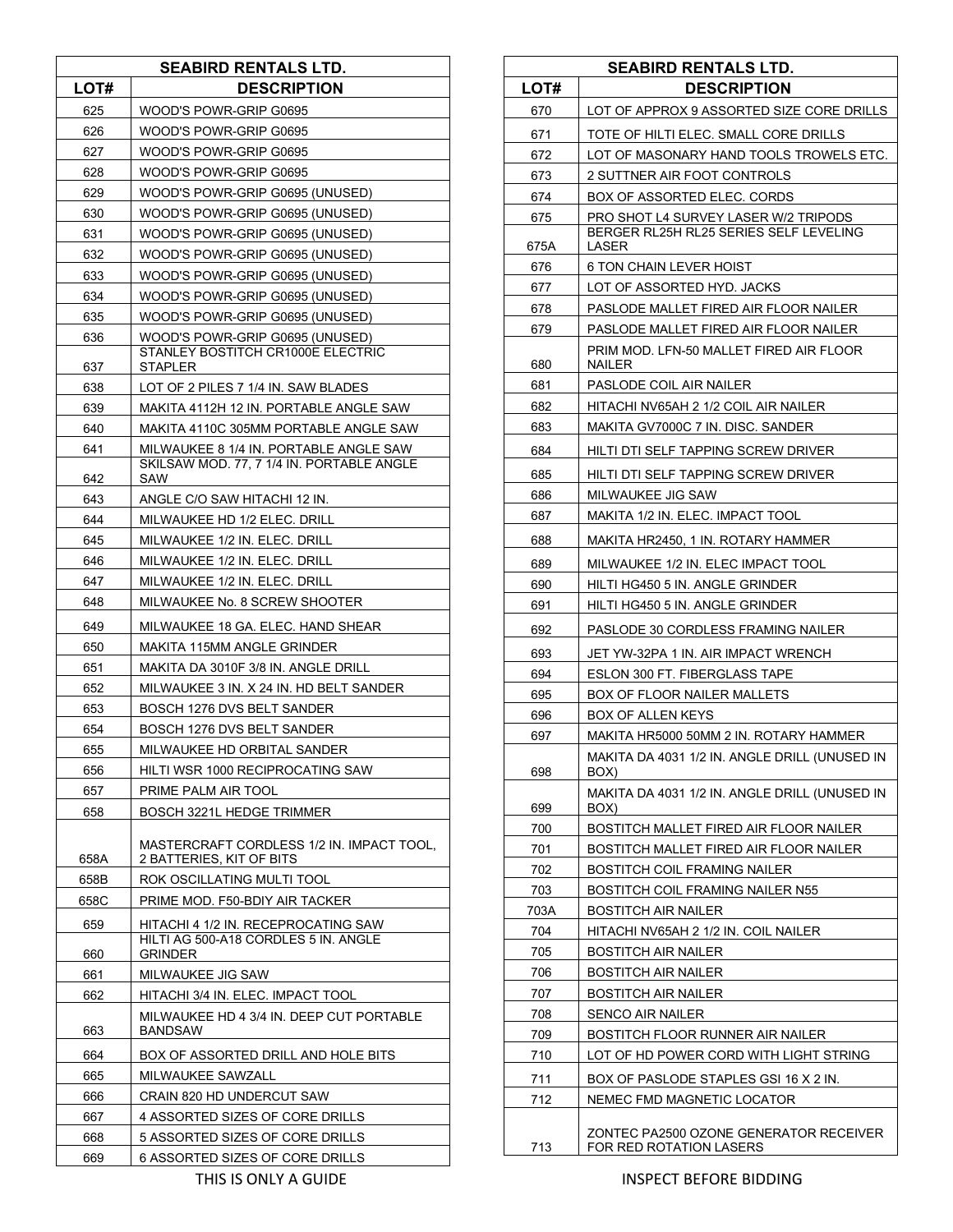| <b>SEABIRD RENTALS LTD.</b> |                                                                           |
|-----------------------------|---------------------------------------------------------------------------|
| LOT#                        | <b>DESCRIPTION</b>                                                        |
| 714                         | ZONTEC PA2500 OZONE GENERATOR RECEIVER<br>FOR RED ROTATION LASERS         |
| 715                         | ZONTEC PA2500 OZONE GENERATOR RECEIVER<br>FOR RED ROTATION LASERS         |
| 716                         | ZONTEC PA2500 OZONE GENERATOR RECEIVER<br>FOR RED ROTATION LASERS         |
| 717                         | 6 LITTLE GIANT SUBMERSIBLE PUMPS - (2) 1-MA,<br>(4) P-AAA SERIES          |
| 718                         | LEICA ROD EYE 140 CLASSIC                                                 |
| 719                         | <b>OPEN</b>                                                               |
| 720                         | <b>OPEN</b>                                                               |
| 721                         | SULLAIR MPB 60A 1 1/8 IN. AIR PAVING BREAKER                              |
| 722                         | SULLAIR MPB 60A 1 1/8 IN. AIR PAVING BREAKER                              |
| 723                         | IR AIR PAVING BREAKER                                                     |
| 724                         | IR AIR PAVING BREAKER                                                     |
| 725                         | IR AIR PAVING BREAKER                                                     |
| 726                         | IR AIR PAVING BREAKER                                                     |
| 726A                        | AIR PAVING BREAKER                                                        |
| 727                         | PAVING BREAKER W/HOSE                                                     |
| 728                         | <b>PAVING BREAKER W/HOSE</b>                                              |
| 729                         | LOT OF AIR LINE LUBRICATORS                                               |
| 730                         | LOT OF AIR LINE LUBRICATORS                                               |
| 731                         | <b>BOX OF HAMMER BITS</b>                                                 |
| 732                         | <b>BOX OF HAMMER BITS</b>                                                 |
| 733                         | PAIL OF HAMMER BITS                                                       |
| 734                         | <b>BARREL OF HAMMER BITS</b>                                              |
| 735                         | TOTE OF HAMMER BITS                                                       |
| 736                         | TOTE OF HAMMER BITS                                                       |
| 737                         | HILTI CONCRETE CLEAN/BREAK CHISELS (5)                                    |
| 738                         | HILTI CONCRETE CLEAN/BREAK CHISELS (5)                                    |
| 739                         | PAIL OF HILTI CHISEL SHAFTS, SPARE BLADES                                 |
| 740                         | CLEMCO CPF AIR FILTER                                                     |
| 741                         | <b>LECTRIC WALL STEAMER</b>                                               |
| 742                         | GROUND HOG EARTH DRILL P/W HONDA 5.5                                      |
| 743                         | EAGLE ELEC. PORT COMPRESSOR                                               |
| 744                         | EAGLE ELEC. PORT COMPRESSOR                                               |
| 745                         | LOT OF FALL ARREST UNITS, HOSE                                            |
| 746                         | LOT OF FALL ARREST UNITS, HOSE                                            |
| 747                         | LOT OF FALL ARREST SUPPLIES                                               |
| 748                         | LOT OF FIRE HOSE                                                          |
| 749                         | HUSQVARNA 225H75 GAS POWERED EDGE<br>TRIMMER                              |
| 750                         | RIDGID K1500A POWER SECTIONAL DRAIN<br>CLEANER - FOR 2 IN. TO 8 IN. LINES |
| 751                         | <b>GENERAL X500 SNAKENTAINER</b>                                          |
| 752                         | <b>GENERAL X500 SNAKENTAINER</b>                                          |
| 753                         | RIDGID K-50 SECTIONAL MACHINE                                             |
| 754                         | RIDGID K-50 SECTIONAL MACHINE                                             |
| 755                         | ROLL OF FLEXIBLE DRAIN CLEANING LINE                                      |
| 756                         | ROLL OF FLEXIBLE DRAIN CLEANING LINE                                      |

| <b>SEABIRD RENTALS LTD.</b> |                                                                                                     |
|-----------------------------|-----------------------------------------------------------------------------------------------------|
| LOT#                        | <b>DESCRIPTION</b>                                                                                  |
| 757                         | ROLL OF FLEXIBLE DRAIN CLEANING LINE                                                                |
| 758                         | ROLL OF FLEXIBLE DRAIN CLEANING LINE                                                                |
| 759                         | ROLL OF FLEXIBLE DRAIN CLEANING LINE                                                                |
| 759A                        | TOTE OF FLEXIBLE DRAIN SNAKE                                                                        |
| 760                         | CARPET IRON KIT                                                                                     |
| 761                         | HILTI DWP10 CORING WATER SUPPLY UNIT                                                                |
| 762                         | HILTI DWP10 CORING WATER SUPPLY UNIT                                                                |
| 763                         | RIDGID 1450 HYD. TEST PUMP, 725 PSI MAX.                                                            |
| 764                         | RIDGID 1450 HYD. TEST PUMP, 725 PSI MAX.                                                            |
| 765                         | RIDGID 1450 HYD. TEST PUMP, 725 PSI MAX.                                                            |
| 766                         | SUPER EGO RP50-60 PRESSURE TEST PUMP                                                                |
| 767                         | SUPER EGO RP50-60 PRESSURE TEST PUMP                                                                |
| 768                         | HILTI DD 130-RIG CORING RIG                                                                         |
| 769<br>770                  | HILTI CORING RIG                                                                                    |
| 771                         | WOBBLE LIGHT-115V<br>PILE OF HD ELEC. CABLES                                                        |
|                             | MAKITA 2401B 255MM MITRE SAW W/FOLDING                                                              |
| 772                         | STAND                                                                                               |
| 773                         | REGGIANA RIDUTTORI GEARED UNIT (POWER<br>TAKE OFF?)                                                 |
| 774                         | LOT OF ASSORTED GAS ENGINES                                                                         |
| 775                         | 4 PRESSURE WASH PUMPS                                                                               |
| 776                         | AIR PUMP UNIT                                                                                       |
| 777                         | LOT OF ASSORTED CASES, PARTS, AS-IS EQUIP.<br>ETC.<br>STEEL LOCKING PAINT CABINET 39 IN, SQ X 8 FT. |
| 777A                        | H                                                                                                   |
| 777B                        | 4 AIR HOSE REELS, 1 FAN AFFIXED TO WALL IN<br>UNIT NO. 2 (SCAFFOLD AREA)                            |
| 778                         | HILTI 2 DOOR LOCKING METAL CABINET                                                                  |
| 779                         | HILTI 2 DOOR LOCKING METAL CABINET                                                                  |
| 780                         | 23 BOXES HILTI 100 X X-U 62 P8 FASTENERS                                                            |
| 781                         | LOT OF HILTI SETTING TOOL AND STOP DRILL<br>BIT COMBO CONSUMABLES                                   |
| 782                         | LOT OF HILTI CONSUMABLES                                                                            |
| 783                         | LOT OF HILTI CONSUMABLES                                                                            |
| 784                         | TOTE OF HILTI SHOT ETC.                                                                             |
| 785                         | LOT OF 5 DIAMOND CUP WHEELS                                                                         |
| 786                         | LOT OF HILTI CONSUMABLES                                                                            |
| 787                         | LOT OF HILTI SEALANTS                                                                               |
| 788                         | LOT OF RED HEAD CONCRETE ANCHORS                                                                    |
| 789                         | LOT OF RED HEAD CONCRETE ANCHORS                                                                    |
| 790                         | LOT OF SIMPSON CONCRETE ANCHORS                                                                     |
| 791                         | LOT OF SPLIT AND POWERS FASTENERS                                                                   |
| 792                         | LOT OF RED HEAD CONCRETE ANCHORS                                                                    |
| 793                         | LOT OF SOLBERG FITTERS                                                                              |
| 794                         | LOT OF 3/8 IN. 1 1/2 IN. FENDER WASHERS, ZINC                                                       |
| 795                         | LOT OF RAMSET FASTENERS                                                                             |
| 796                         | LOT OF RAWL FASTENERS                                                                               |
| 797 TO<br>817               | OPEN                                                                                                |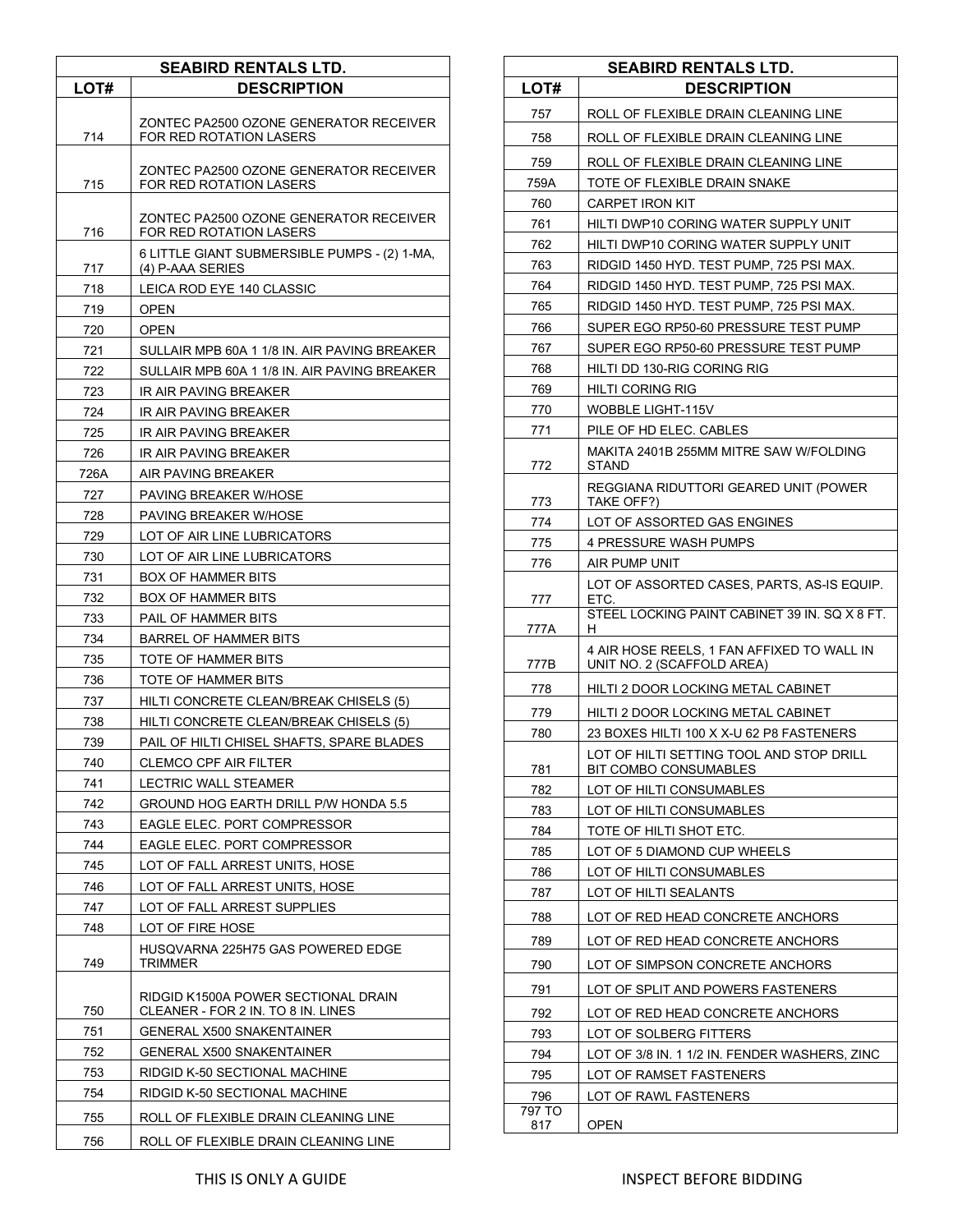| <b>SEABIRD RENTALS LTD.</b> |                                                                    |
|-----------------------------|--------------------------------------------------------------------|
| LOT#                        | <b>DESCRIPTION</b>                                                 |
| 818                         | 4 BOXES STORMGUARD 15 DEGREE COIL-ATED 2<br>1/4 IN. NAILS CLHD-116 |
| 819                         | 2 BOXES STORMGUARD 15 DEGREE COIL-ATED 2<br>IN. 6D CLHD-115        |
| 820                         | 3 BOXES STORMGUARD 15 DEGREE COIL-ATED 2<br><b>IN. 6D CLHD-115</b> |
| 821                         | 2 BOXES C=PS 1 1/4 IN. COIL NAILS                                  |
| 822                         | 2 BOXES C=PS 1 1/4 IN. COIL NAILS                                  |
| 823                         | 2 BOXES OF COIL NAILS                                              |
| 824                         | LOT OF 4 WHEEL PLATFORM DOLLIES                                    |
| 825                         | 4 SKIDSTEER WHEELS AND TIRES                                       |
| 826                         | 4 SKIDSTEER WHEELS AND TIRES                                       |
| 827                         | PLASTIC CEMENT MIXER ELEC. POWERED 115V                            |
| 828                         | PLASTIC CEMENT MIXER ELEC. POWERED 115V                            |
| 829                         | 17 FT. WIDE 4 ARM/7 SHELF STEEL STG. RACK                          |
|                             |                                                                    |
| 830                         | <b>TIDY FUEL TANK</b>                                              |
| 831                         | PALLET OF ASSORTED FASTENERS                                       |
| 832                         | 20 FT. ALUM. ORCHARD STEP LADDER                                   |
| 833                         | 14 FT. ALUM. ORCHARD STEP LADDER                                   |
| 834                         | 10 FT. ALUM. ORCHARD STEP LADDER                                   |
| 835                         | 24 FT. ALUM. EXTENSION LADDER                                      |
| 836                         | 24 FT. ALUM. EXTENSION LADDER                                      |
| 837                         | 2 STEP LADDERS 8 FT., 6 FT.                                        |
| 838                         | 30 FT. ALUM EXTENSION LADDER, 10 FT. ALUM.<br>EXT. LADDER          |
| 839                         | 24 FT. ALUM EXTENSION LADDER                                       |
| 840                         | 24 FT. ALUM EXTENSION LADDER                                       |
| 841                         | 24 FT. ALUM EXTENSION LADDER                                       |
| 842                         | 28 FT. ALUM EXTENSION LADDER                                       |
| 843                         | 28 FT. ALUM EXTENSION LADDER                                       |
| 844                         | 28 FT. ALUM EXTENSION LADDER                                       |
| 845                         | 28 FT. ALUM EXTENSION LADDER                                       |
| 846                         | 30 FT. ALUM EXTENSION LADDER                                       |
| 847                         | LOT OF EXTENSION LADDER SECTIONS                                   |
| 848                         | 2 - 14 FT. ALUM. STEP LADDERS                                      |
| 849                         | 20 FT. ALUM. STEP LADDER                                           |
| 850                         | DRY WALL LIFT APPARATUS                                            |
| 851                         | DRY WALL LIFT APPARATUS PARTS                                      |
| 852                         | DRY WALL LIFT APPARATUS PARTS                                      |
| 853                         | 2 WELDING GAS BOTTLES                                              |
| 854                         | LOT OF 6 FT. DRILL ROD                                             |
| 855                         | LOT OF SURVEY STICKS                                               |
| 856                         | HAND OPERATED BENDER ON BOARD                                      |
| 857                         | HAND OPERATED BENDER ON BOARD                                      |
| 858                         | HAND OPERATED SHEAR ON BOARD                                       |
| 859                         | HAND OPERATED BENDER ON BOARD                                      |
| 860                         | HAND OPERATED BENDER                                               |
| 861                         | INTERPUMP WW961 PRESSURE WASH PUMP                                 |
| 862                         | HONDA GAS POWERED WEED EATER                                       |
| 863                         | HONDA GAS POWERED WEED EATER                                       |
| 864                         | IR DX-70 DIESEL 25 IN. WALK BEHIND ROLL<br><b>COMPACTOR</b>        |
| 865                         | 10 FT. INSULATED STEP LADDER - ALRIGHT                             |

| <b>SEABIRD RENTALS LTD.</b> |                                                                                                                       |
|-----------------------------|-----------------------------------------------------------------------------------------------------------------------|
| LOT#                        | <b>DESCRIPTION</b>                                                                                                    |
| 866                         | 4 WHEEL PLATFORM CART, EXTRA PLATFORM                                                                                 |
| 867                         | 3 HANDHELD COMPACTOR TAMPERS                                                                                          |
|                             |                                                                                                                       |
| 868                         | 8 FT. AND 6 FT. ALUM. STEP LADDER<br>LOT OF SCRAPERS, SHOVELS, JOHNSON BAR                                            |
| 869                         | ETC.                                                                                                                  |
| 870                         | KRAFT 48 IN. X 8 IN. MAG BULL FLOAT, (4) 6 FT.<br>HANDLES                                                             |
| 871                         | KRAFT 48 IN. X 8 IN. MAG BULL FLOAT, (4) 6 FT.<br>HANDLES                                                             |
| 872                         | KRAFT 48 IN. X 8 IN. MAG BULL FLOAT, (5) 6 FT.<br><b>HANDLES</b>                                                      |
| 873                         | KRAFT 60 IN. X 8 IN. BULL FLOAT W/4 HANDLES                                                                           |
| 874                         | LOT OF ASSORTED BOLTS ETC. UNDER STAIRS                                                                               |
| 875                         | TITAN IMPACT PORTABLE PAINT SPRAYER<br>W/HOSE AND SPRAY GUN                                                           |
| 876                         | TIRMASTER T-13 1500 KG-CAP, W/WIRE ROPE.<br>WIRE ROPE SLING                                                           |
| 877                         | EMILIANA SERABAT01 PLASTIC TANK W/12V<br>ELEC. PUMP AND HOSE W/SPRAY WAND                                             |
| 878                         | DELTA 100PSi 2 GAL. ELEC. PORTABLE<br><b>COMPRESSOR</b>                                                               |
| 879                         | PRESSURE WASHER 4000 Psi P/W HONDA GAS<br><b>ENGINE</b>                                                               |
| 880                         | AQUATROP LGR DEHUMIDIFIER MOD. AT1005                                                                                 |
| 881                         | (2) WESTERN ONE TENT HEATERS W/CONTROLS                                                                               |
| 882                         | CAGE CONTENTS OF ASSORTED PARTS, TOOLS<br>ETC. (CAGE NOT INCLUDED)                                                    |
| 883                         | CONTENTS OF CAGE - 2 PATRON HEATERS, GAS<br>POWERED SPACE HEATER, ELEC. CABLE AND<br>FILTERS ETC. (CAGE NOT INCLUDED) |
| 884                         | <b>CONTENTS OF CAGE - PETRO</b><br>PRODUCTS/PARTS, TOOLS ETC. (CAGE NOT<br>INCLUDED)                                  |
| 885                         | CONTENTS OF CAGE - OIL, CHAINSAW, GRINDER,<br>PARTS ETC. (CAGE NOT INCLUDED)                                          |
| 886                         | CONTENTS OF CAGE - GAS CANS, OIL ETC.<br>(CAGE NOT INCLUDED)                                                          |
| 887                         | PALLET OF ASSORTED FASTENERS. AIR<br>POWERED TOOL CONSUMABLES (CAGE NOT<br>INCLUDED)                                  |
| 888                         | CONTENTS OF CAGE - ASSORTED PARTS ETC.<br>(CAGE NOT INCLUDED)                                                         |
| 889                         | CONTENTS OF CAGE - 4 WHEEL PLATFORM<br>(CAGE NOT INCLUDED)                                                            |
| 890                         | CONTENTS OF CAGE - PARTS, FILTERS ETC.<br>(CAGE NOT INCLUDED)                                                         |
| 891                         | STEEL FRAME W/GRID FLOOR, TABLE SAW                                                                                   |
| 892                         | CONTENTS OF CAGE - EAGLE COMPRESSOR,<br>PROPANE BOTTLES, (CAGE NOT INCLUDED)                                          |
| 893                         | CONTENTS OF CAGE - PARTS, FILTERS, BENCH<br>GRINDER, ETC. (CAGE NOT INCLUDED)                                         |
| 894                         | CONTENTS OF CAGE - PUMP HOSE FITTINGS.<br>PORT. COMPRESSOR TANK BASE, PARTS ETC.<br>(CAGE NOT INCLUDED)               |
| 895                         | PALLET OF ASSORTED PARTS, EQUIP., AIR HOSE<br>ETC.                                                                    |
| 896                         | PALLET OF VESTS, STRAPPING ACCESSORIES,<br>FLOAT CONCRETE VIBRATOR ETC.                                               |

THIS IS ONLY A GUIDE **INSPECT BEFORE BIDDING**